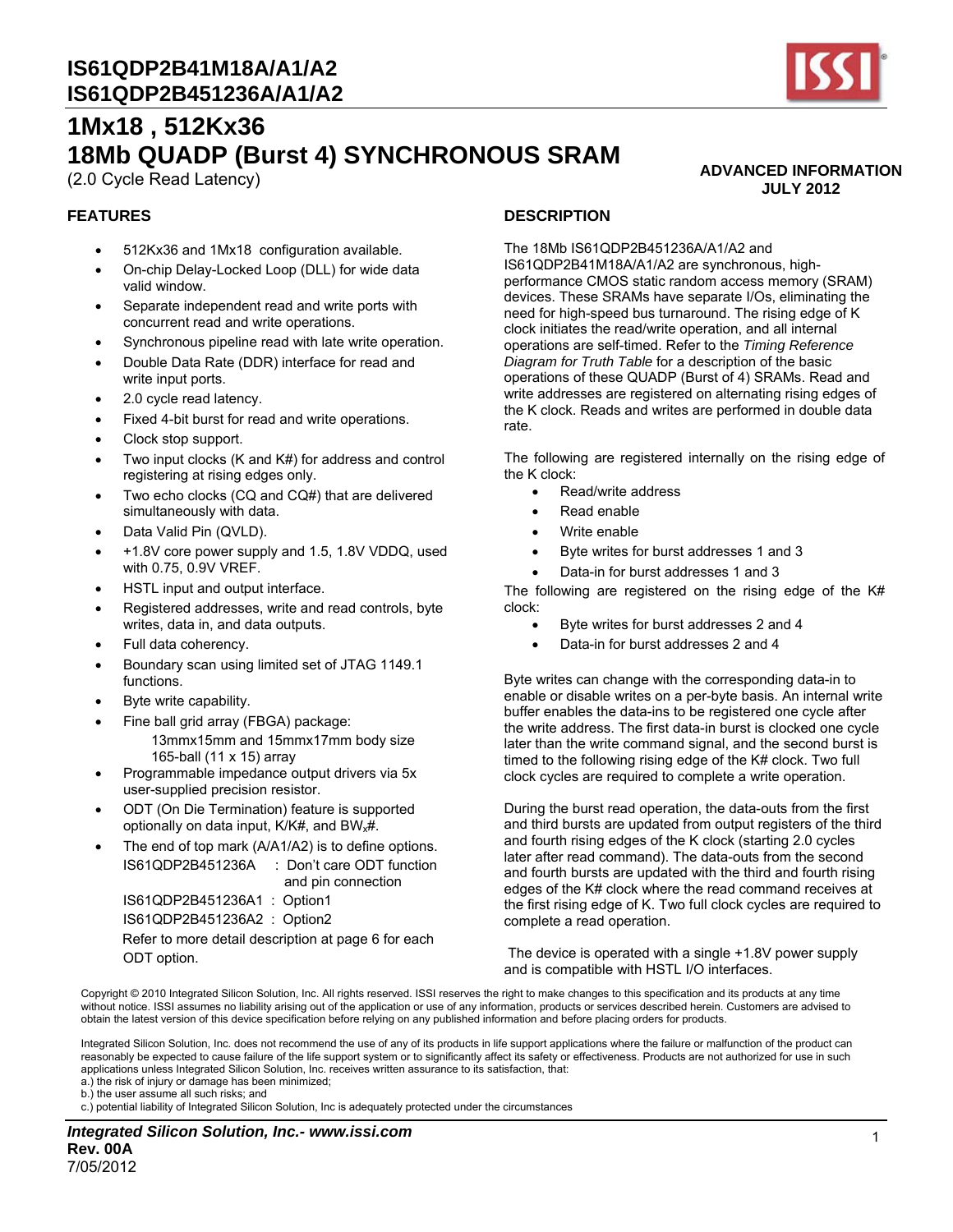

## **Package ballout and description**

## **x36 FBGA Ball ballout (Top View)**

|   |                 | 2                  | 3               | 4                       | 5                 | 6          |                            | 8                       | 9                  | 10                 | 11             |
|---|-----------------|--------------------|-----------------|-------------------------|-------------------|------------|----------------------------|-------------------------|--------------------|--------------------|----------------|
| A | CQ#             | NC/SA <sup>1</sup> | $NC/SA^1$       | W#                      | $BW_2#$           | K#         | $BW_1#$                    | R#                      | NC/SA <sup>1</sup> | NC/SA <sup>1</sup> | CQ             |
| B | Q27             | Q18                | D <sub>18</sub> | <b>SA</b>               | BW <sub>3</sub> # | K          | $BW_0#$                    | <b>SA</b>               | D <sub>17</sub>    | Q17                | Q8             |
| C | D <sub>27</sub> | Q28                | D <sub>19</sub> | $V_{SS}$                | SA                | NC.        | SA                         | $V_{SS}$                | D <sub>16</sub>    | Q7                 | D <sub>8</sub> |
| D | D <sub>28</sub> | D <sub>20</sub>    | Q19             | $V_{SS}$                | $V_{SS}$          | $V_{SS}$   | $V_{SS}$                   | $V_{SS}$                | Q16                | D <sub>15</sub>    | D7             |
| E | Q29             | D <sub>29</sub>    | Q20             | <b>V</b> <sub>DDQ</sub> | $V_{SS}$          | $V_{SS}$   | $V_{SS}$                   | <b>V</b> <sub>DDQ</sub> | Q15                | D <sub>6</sub>     | Q <sub>6</sub> |
| F | Q <sub>30</sub> | Q21                | D <sub>21</sub> | $V_{DDQ}$               | $V_{DD}$          | $V_{SS}$   | V <sub>DD</sub>            | V <sub>DDQ</sub>        | D <sub>14</sub>    | Q14                | Q <sub>5</sub> |
| G | D <sub>30</sub> | D <sub>22</sub>    | Q22             | $V_{DDQ}$               | $V_{DD}$          | $V_{SS}$   | $\mathsf{V}_{\mathsf{DD}}$ | V <sub>DDQ</sub>        | Q13                | D <sub>13</sub>    | D <sub>5</sub> |
| H | Doff#           | $V_{REF}$          | $V_{DDQ}$       | V <sub>DDQ</sub>        | $V_{DD}$          | $V_{SS}$   | $V_{DD}$                   | V <sub>DDQ</sub>        | V <sub>DDQ</sub>   | V <sub>REF</sub>   | ZQ             |
| J | D31             | Q31                | D23             | V <sub>DDQ</sub>        | $V_{DD}$          | $V_{SS}$   | V <sub>DD</sub>            | V <sub>DDQ</sub>        | D <sub>12</sub>    | Q4                 | D4             |
| K | Q <sub>32</sub> | D32                | Q <sub>23</sub> | V <sub>DDQ</sub>        | $V_{DD}$          | $V_{SS}$   | $\mathsf{V}_{\mathsf{DD}}$ | V <sub>DDQ</sub>        | Q12                | D <sub>3</sub>     | Q <sub>3</sub> |
| L | Q <sub>33</sub> | Q24                | D24             | V <sub>DDQ</sub>        | $V_{SS}$          | $V_{SS}$   | $V_{SS}$                   | <b>V</b> <sub>DDQ</sub> | D <sub>11</sub>    | Q11                | Q2             |
| м | D <sub>33</sub> | Q <sub>34</sub>    | D25             | $V_{SS}$                | $V_{SS}$          | $V_{SS}$   | $\mathsf{V}_{\mathsf{SS}}$ | $V_{SS}$                | D <sub>10</sub>    | Q1                 | D <sub>2</sub> |
| N | D34             | D <sub>26</sub>    | Q <sub>25</sub> | $V_{SS}$                | SA                | <b>SA</b>  | SA                         | $V_{SS}$                | Q10                | D <sub>9</sub>     | D <sub>1</sub> |
| P | Q <sub>35</sub> | D35                | Q26             | <b>SA</b>               | <b>SA</b>         | QVLD       | SA                         | <b>SA</b>               | Q9                 | D <sub>0</sub>     | Q <sub>0</sub> |
| R | TDO             | TCK                | <b>SA</b>       | <b>SA</b>               | SA                | <b>ODT</b> | SA                         | <b>SA</b>               | SA                 | TMS                | TDI            |

Notes:

1. The following balls are reserved for higher densities: 9A for 36Mb, 3A for 72Mb, 10A for 144Mb, and 2A for 288Mb.

|   | 1              | $\overline{2}$         | 3               | 4                | 5                          | 6         | 7         | 8                | 9                | 10                     | 11             |
|---|----------------|------------------------|-----------------|------------------|----------------------------|-----------|-----------|------------------|------------------|------------------------|----------------|
| A | CO#            | $NC/SA^1$              | $NC/SA^1$       | W#               | $BW_1#$                    | K#        | $NC/SA^1$ | R#               | SA               | NC/SA <sup>1</sup>     | CQ             |
| B | N <sub>C</sub> | Q9                     | D <sub>9</sub>  | <b>SA</b>        | <b>NC</b>                  | K         | $BW_0#$   | <b>SA</b>        | <b>NC</b>        | NC.                    | Q8             |
| C | <b>NC</b>      | NC.                    | D <sub>10</sub> | $V_{SS}$         | SA                         | <b>NC</b> | SA        | $V_{SS}$         | <b>NC</b>        | Q7                     | D <sub>8</sub> |
| D | NC.            | D <sub>11</sub>        | Q10             | $V_{SS}$         | $\mathsf{V}_{\mathsf{SS}}$ | $V_{SS}$  | $V_{SS}$  | $V_{SS}$         | <b>NC</b>        | NC.                    | D7             |
| E | <b>NC</b>      | NC.                    | Q11             | V <sub>DDQ</sub> | $V_{SS}$                   | $V_{SS}$  | $V_{SS}$  | V <sub>DDQ</sub> | <b>NC</b>        | D <sub>6</sub>         | Q6             |
| F | <b>NC</b>      | Q12                    | D <sub>12</sub> | V <sub>DDQ</sub> | $V_{DD}$                   | $V_{SS}$  | $V_{DD}$  | V <sub>DDQ</sub> | <b>NC</b>        | <b>NC</b>              | Q5             |
| G | NC.            | D <sub>13</sub>        | Q13             | V <sub>DDQ</sub> | $V_{DD}$                   | $V_{SS}$  | $V_{DD}$  | V <sub>DDQ</sub> | <b>NC</b>        | NC.                    | D <sub>5</sub> |
| H | Doff#          | <b>V<sub>REF</sub></b> | $V_{DDQ}$       | V <sub>DDQ</sub> | $V_{DD}$                   | $V_{SS}$  | $V_{DD}$  | V <sub>DDQ</sub> | V <sub>DDQ</sub> | <b>V<sub>REF</sub></b> | ZQ             |
| J | NC.            | NC.                    | D <sub>14</sub> | $\rm V_{DDQ}$    | $V_{DD}$                   | $V_{SS}$  | $V_{DD}$  | V <sub>DDQ</sub> | ΝC               | Q4                     | D4             |
| K | <b>NC</b>      | <b>NC</b>              | Q14             | V <sub>DDQ</sub> | $V_{DD}$                   | $V_{SS}$  | $V_{DD}$  | V <sub>DDQ</sub> | <b>NC</b>        | D <sub>3</sub>         | Q3             |
| L | NC.            | Q15                    | D <sub>15</sub> | V <sub>DDQ</sub> | $V_{SS}$                   | $V_{SS}$  | $V_{SS}$  | V <sub>DDQ</sub> | <b>NC</b>        | NC.                    | Q2             |
| М | <b>NC</b>      | NC.                    | D <sub>16</sub> | $V_{SS}$         | $V_{SS}$                   | $V_{SS}$  | $V_{SS}$  | $V_{SS}$         | ΝC               | Q1                     | D <sub>2</sub> |
| N | NC.            | D17                    | Q16             | $V_{SS}$         | <b>SA</b>                  | <b>SA</b> | SA        | $V_{SS}$         | <b>NC</b>        | NC.                    | D <sub>1</sub> |
| P | N <sub>C</sub> | NC.                    | Q17             | SA               | <b>SA</b>                  | QVLD      | SA        | <b>SA</b>        | <b>NC</b>        | D <sub>0</sub>         | Q0             |
| R | TDO            | TCK                    | SA              | SА               | <b>SA</b>                  | ODT       | <b>SA</b> | SA               | <b>SA</b>        | TMS                    | TDI            |
|   | Notes:         |                        |                 |                  |                            |           |           |                  |                  |                        |                |

## **x18 FBGA Ball ballout (Top View)**

1. The following balls are reserved for higher densities: 3A for 36Mb, 10A for 72Mb, 2A for 144Mb, and 7A for 288Mb.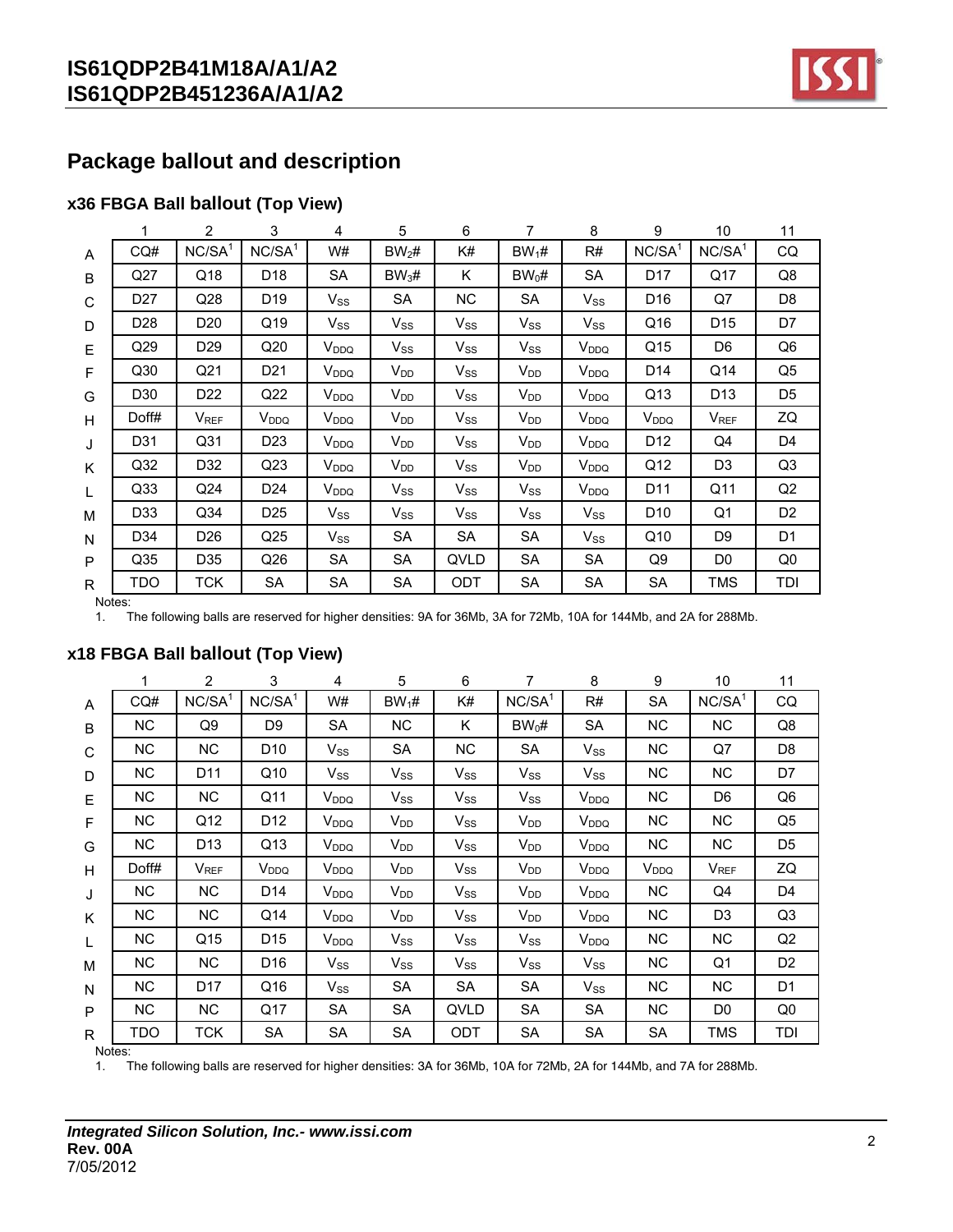

# **Ball Description**

| Symbol                  | <b>Type</b>        | <b>Description</b>                                                                                                                                                                                                                                                                                                                                                                                                                                                                                                                     |
|-------------------------|--------------------|----------------------------------------------------------------------------------------------------------------------------------------------------------------------------------------------------------------------------------------------------------------------------------------------------------------------------------------------------------------------------------------------------------------------------------------------------------------------------------------------------------------------------------------|
| <b>K, K#</b>            | Input              | Input clock: This input clock pair registers address and control inputs on the rising edge of K, and<br>registers data on the rising edge of K and the rising edge of K#. K# is ideally 180 degrees out of<br>phase with K. All synchronous inputs must meet setup and hold times around the clock rising edges.<br>These balls cannot remain VREF level.                                                                                                                                                                              |
| CQ, CQ#                 | Output             | Synchronous echo clock outputs: The edges of these outputs are tightly matched to the<br>synchronous data outputs and can be used as a data valid indication. These signals are free running<br>clocks and do not stop when Q tri-states.                                                                                                                                                                                                                                                                                              |
| Doff#                   | Input              | DLL disable and reset input : when low, this input causes the DLL to be bypassed and reset the<br>previous DLL information. When high, DLL will start operating and lock the frequency after tCK lock<br>time. The device behaves in one read latency mode when the DLL is turned off. In this mode, the<br>device can be operated at a frequency of up to 167 MHz.                                                                                                                                                                    |
| QVLD                    | Output             | Valid output indicator: The Q Valid indicates valid output data. QVLD is edge aligned with CQ and<br>CQ#.                                                                                                                                                                                                                                                                                                                                                                                                                              |
| <b>SA</b>               | Input              | Synchronous address inputs: These inputs are registered and must meet the setup and hold times<br>around the rising edge of K. These inputs are ignored when device is deselected.                                                                                                                                                                                                                                                                                                                                                     |
| $D0 - Dn$               | Input              | Synchronous data inputs: Input data must meet setup and hold times around the rising edges of K<br>and K# during WRITE operations. See BALL CONFIGURATION figures for ball site location of<br>individual signals.<br>The x18 device uses D0~D17. D18~D35 should be treated as NC pin.<br>The x36 device uses D0~D35.                                                                                                                                                                                                                  |
| $Q0 - Qn$               | Output             | Synchronous data outputs: Output data is synchronized to the respective CQ and CQ#, or to the<br>respective K and K# if C and /C are tied to high. This bus operates in response to R# commands.<br>See BALL CONFIGURATION figures for ball site location of individual signals.<br>The x18 device uses Q0~Q17. Q18~Q35 should be treated as NC pin.<br>The x36 device uses Q0~Q35.                                                                                                                                                    |
| W#                      | Input              | Synchronous write: When low, this input causes the address inputs to be registered and a WRITE<br>cycle to be initiated. This input must meet setup and hold times around the rising edge of K.                                                                                                                                                                                                                                                                                                                                        |
| R#                      | Input              | Synchronous read: When low, this input causes the address inputs to be registered and a READ<br>cycle to be initiated. This input must meet setup and hold times around the rising edge of K.                                                                                                                                                                                                                                                                                                                                          |
| $BW_x#$                 | Input              | Synchronous byte writes: When low, these inputs cause their respective byte to be registered and<br>written during WRITE cycles. These signals are sampled on the same edge as the corresponding<br>data and must meet setup and hold times around the rising edges of K and #K for each of the two<br>rising edges comprising the WRITE cycle. See Write Truth Table for signal to data relationship.                                                                                                                                 |
| <b>VREF</b>             | Input<br>reference | HSTL input reference voltage: Nominally VDDQ/2, but may be adjusted to improve system noise<br>margin. Provides a reference voltage for the HSTL input buffers.                                                                                                                                                                                                                                                                                                                                                                        |
| $V_{DD}$                | Power              | Power supply: 1.8 V nominal. See DC Characteristics and Operating Conditions for range.                                                                                                                                                                                                                                                                                                                                                                                                                                                |
| V <sub>DDQ</sub>        | Power              | Power supply: Isolated output buffer supply. Nominally 1.5 V. See DC Characteristics and Operating<br>Conditions for range.                                                                                                                                                                                                                                                                                                                                                                                                            |
| $V_{SS}$                | Ground             | Ground of the device                                                                                                                                                                                                                                                                                                                                                                                                                                                                                                                   |
| ZQ                      | Input              | Output impedance matching input: This input is used to tune the device outputs to the system data<br>bus impedance. Q and CQ output impedance are set to 0.2xRQ, where RQ is a resistor from this<br>ball to ground. This ball can be connected directly to VDDQ, which enables the minimum impedance<br>mode. This ball cannot be connected directly to VSS or left unconnected.<br>In ODT (On Die Termination) enable devices, the ODT termination values tracks the value of RQ.<br>The ODT range is selected by ODT control input. |
| TMS, TDI,<br><b>TCK</b> | Input              | IEEE1149.1 input pins for JTAG.                                                                                                                                                                                                                                                                                                                                                                                                                                                                                                        |
| <b>TDO</b>              | Output             | IEEE1149.1 output pins for JTAG.                                                                                                                                                                                                                                                                                                                                                                                                                                                                                                       |
| <b>NC</b>               | N/A                | No connect: These signals should be left floating or connected to ground to improve package heat<br>dissipation.                                                                                                                                                                                                                                                                                                                                                                                                                       |
| ODT                     | Input              | ODT control; Refer to SRAM features for the details.                                                                                                                                                                                                                                                                                                                                                                                                                                                                                   |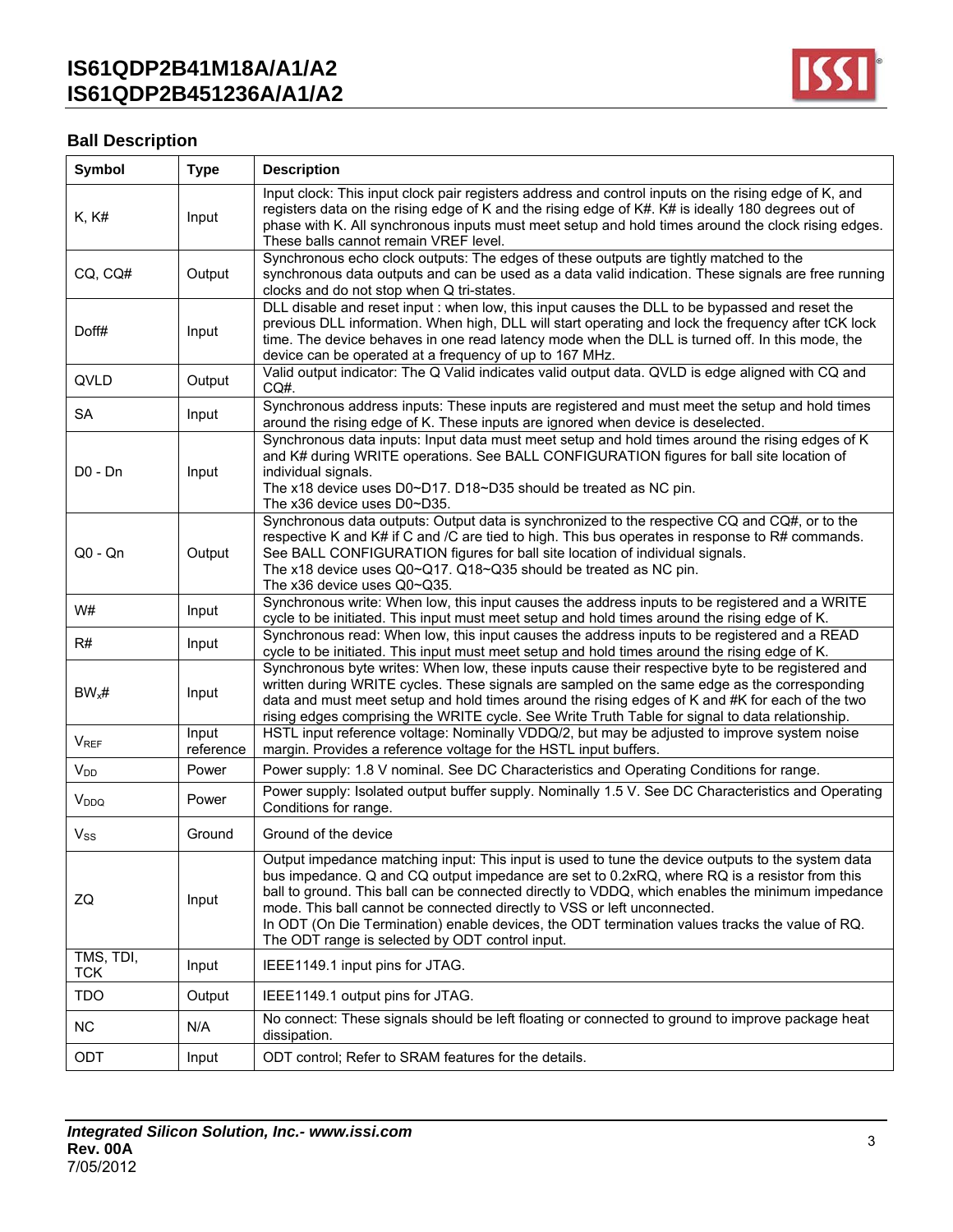

## **SRAM Features description**

## **Block Diagram**



Note: Numerical values in parentheses refer to the x18 device configuration.

### **Read Operations**

The SRAM operates continuously in a burst-of-four mode. Read cycles are started by registering R# in active low state at the rising edge of the K clock. R# can be activated every other cycle because two full cycles are required to complete the burst of four in DDR mode. A set of free-running echo clocks, CQ and CQ#, are produced internally with timings identical to the data-outs. The echo clocks can be used as data capture clocks by the receiver device.

The data corresponding to the first address is clocked two cycles later by the rising edge of the K clock. The data corresponding to the second burst is clocked two and half cycles later by the following rising edge of the K# clock. The third data-out is clocked by the subsequent rising edge of the K clock, and the fourth data-out is clocked by the subsequent rising edge of the K# clock.

A NOP operation (R# is high) does not terminate the previous read.

### **Write Operations**

Write operations can also be initiated at every other rising edge of the K clock whenever W# is low. The write address is provided simultaneously. Again, the write always occurs in bursts of four.

The write data is provided in a 'late write' mode; that is, the data-in corresponding to the first address of the burst, is presented one cycle later or at the rising edge of the following K clock. The data-in corresponding to the second write burst address follows next, registered by the rising edge of K#. The third data-in is clocked by the subsequent rising edge of the K clock, and the fourth data-in is clocked by the subsequent rising edge of the K# clock.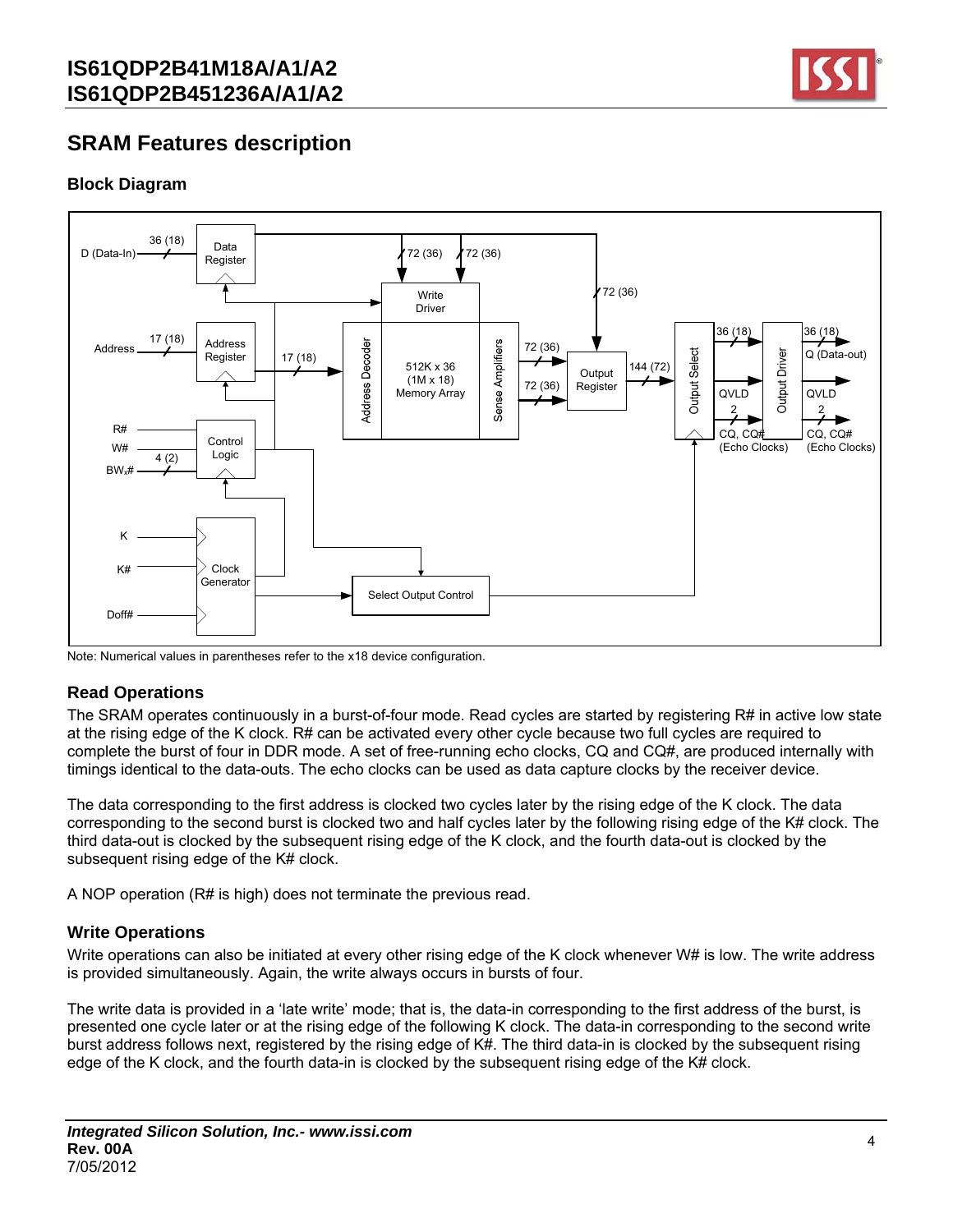

The data-in provided for writing is initially kept in write buffers. The information in these buffers is written into the array on the third write cycle. A read cycle to the last two write addresses produces data from the write buffers. The SRAM maintains data coherency.

During a write, the byte writes independently control which byte of any of the four burst addresses is written (see *X18/X36 Write Truth Tables* and *Timing Reference Diagram for Truth Table*).

Whenever a write is disabled (W# is high at the rising edge of K), data is not written into the memory.

### **RQ Programmable Impedance**

An external resistor, RQ, must be connected between the ZQ pin on the SRAM and VSS to enable the SRAM to adjust its output driver impedance. The value of RQ must be 5x the value of the intended line impedance driven by the SRAM. For example, an RQ of 250Ω results in a driver impedance of 50Ω. The allowable range of RQ to guarantee impedance matching is between 175Ω and 350Ω at V<sub>DDQ</sub>=1.5V. The RQ resistor should be placed less than two inches away from the ZQ ball on the SRAM module. The capacitance of the loaded ZQ trace must be less than 7.5pF.

The ZQ pin can also be directly connected to  $V_{DDQ}$  to obtain a minimum impedance setting. ZQ should not be connected to  $V_{ss}$ .

### **Programmable Impedance and Power-Up Requirements**

Periodic readjustment of the output driver impedance is necessary as the impedance is greatly affected by drifts in supply voltage and temperature. During power-up, the driver impedance is in the middle of allowable impedances values. The final impedance value is achieved within 1024 clock cycles.

### **Depth Expansion**

Separate input and output ports enable easy depth expansion, as each port can be selected and deselected independently. Read and write operations can occur simultaneously without affecting each other. Also, all pending read and write transactions are always completed prior to deselecting the corresponding port.

### **Valid Data Indicator (QVLD)**

A data valid pin (QVLD) is available to assist in high-speed data output capture. This output signal is edge-aligned with the echo clock and is asserted HIGH half a cycle before valid read data is available and asserted LOW half a cycle before the final valid read data arrives.

## **Delay Locked Loop (DLL)**

Delay Locked Loop (DLL) is a new system to align the output data coincident with clock rising or falling edge to enhance the output valid timing characteristics. It is locked to the clock frequency and is constantly adjusted to match the clock frequency. Therefore device can have stable output over the temperature and voltage variation.

DLL has a limitation of locking range and jitter adjustment which are specified as tKHKH and tKCvar respectively in the AC timing characteristics. In order to turn this feature off, applying logic low to the Doff# pin will bypass this. In the DLL off mode, the device behaves with one cycle latency and a longer access time which is known in DDR-I or legacy QUAD mode.

The DLL can also be reset without power down by toggling Doff# pin low to high or stopping the input clocks K and K# for a minimum of 30ns.(K and K# must be stayed either at higher than VIH or lower than VIL level. Remaining Vref is not permitted.) DLL reset must be issued when power up or when clock frequency changes abruptly. After DLL being reset, it gets locked after 2048 cycles of stable clock.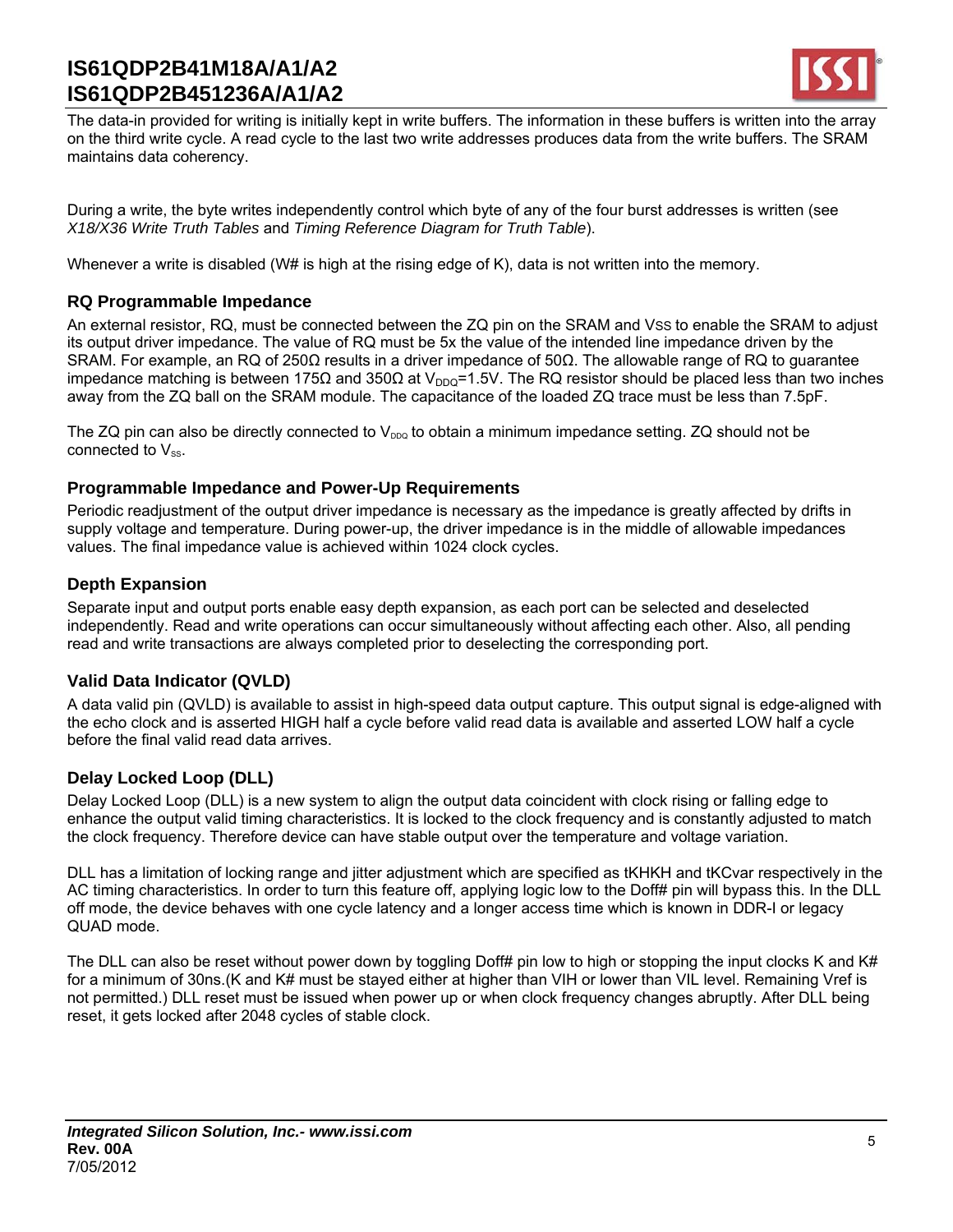

## **ODT (On Die Termination)**

On Die Termination (ODT) is a feature that allows a SRAM to change input resistive termination condition by ODT pin which function can have three status, High, Low, and Floating. Each status can have different ODT termination value that tracks the value of RQ (Refer to the table of Fig1) and ODT of QUADP is always turned on during the read and write function after ODT level to connect with ODT resistor is forced.

Fig1. Functional representation of ODT



|                      | R1              | R2              | R3      |
|----------------------|-----------------|-----------------|---------|
| Option1 <sup>3</sup> | 0.3x            | 0.6x            | 0.6x    |
|                      | $\mathsf{RQ}^7$ | $\mathsf{RQ}^2$ |         |
| Option $2^4$         | ODT             | 0.6x            | ODT     |
|                      | disable         |                 | disable |
|                      |                 |                 |         |

**Notes** 

1. Allowable range of RQ to guarantee impedance matching a tolerance of ±20% is 175Ω<RQ<350Ω.

2. Allowable range of RQ to guarantee impedance matching a tolerance of ±20% is 175Ω<RQ<250Ω.

3. ODT control pin is connected to VDDQ through 3.5kΩ. Therefore it is recommended to connect it to VSS through less than 100Ω to make it low.

4. ODT control pin is connected to VSS through 3.5kΩ. Therefore it is recommended to connect it to VDDQ through less than 100 $Ω$  to make it high.

### **ODT PIN**

For option1 case, low input level of ODT pin can select strong (RQ<sup>1)</sup> input termination range (175Ω<RQ<350Ω) and high input level of ODT pin can select weak (RQ<sup>2)</sup> input termination range (175Ω<RQ<250Ω) with K, K#, D0 to Dn, BWx# and if ODT pin is on floating condition, it set weak ( $RQ<sup>2</sup>$  input termination range which ODT pin is connected by pull-up resistor internally. For option2 case, high input level of ODT pin can select weak (RQ<sup>2)</sup> input termination range (175Ω<RQ<250Ω) with D0 to Dn, BWx# and low input level or floating of ODT pin can select disable of the ODT function.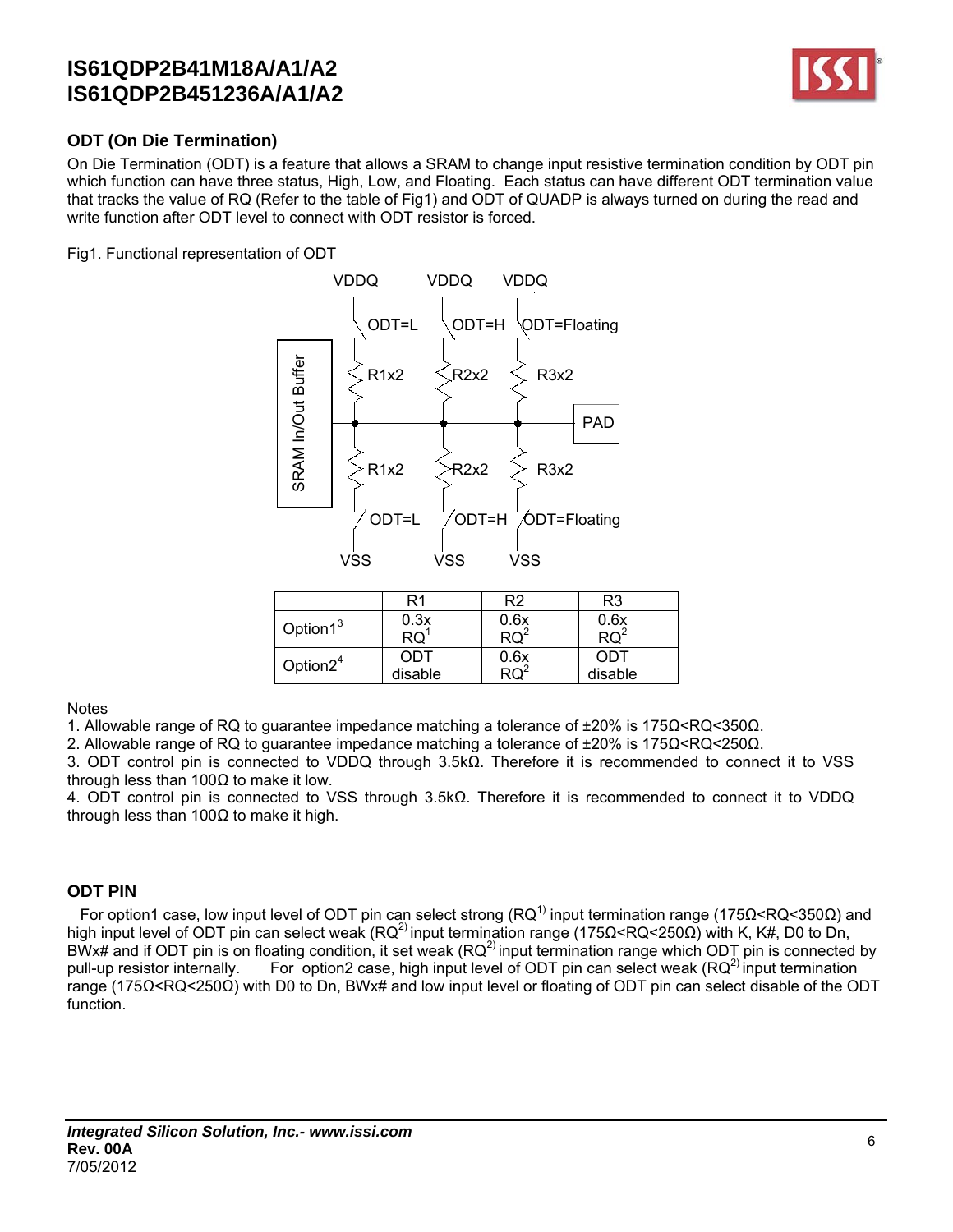

### **Power-Up and Power-Down Sequences**

The recommendation of voltage apply sequence is :  $\rm V_{DD} \!\rightarrow\! V_{DDQ} \rm ^{1)} \!\!\rightarrow\!\! V_{REF} \rm ^{2)} \!\!\rightarrow\! V_{IN}$ Notes:  $V_{DDQ}$  can be applied concurrently with  $V_{DDQ}$ .  $V_{REF}$  can be applied concurrently with  $V_{DDQ}$ .

After power and clock signals are stabilized, device can be ready for normal operation after tKC-Lock cycles. In tKClock cycle period, device initializes internal logics and locks DLL. Depending on /Doff status, locking DLL will be skipped. The following timing pictures are possible examples of power up sequence.

#### **Sequence1. /Doff is fixed low**

After tKC-lock cycle of stable clock, device is ready for normal operation.



Note) All inputs including clocks must be either logically High or Low during Power On stage. Timing above shows only one of cases.

#### **Sequence2. /Doff is controlled and goes high after clock being stable.**

|             | Power On stage | Unstable Clock Period | Stable Clock period                 | Read to use |
|-------------|----------------|-----------------------|-------------------------------------|-------------|
| K<br>K#     |                |                       |                                     |             |
| Doff#       |                |                       | >tKC-lock for device initialization |             |
| <b>VDD</b>  |                |                       |                                     |             |
| <b>VDDQ</b> |                |                       |                                     |             |
| <b>VREF</b> |                |                       |                                     |             |
| <b>VIN</b>  |                |                       |                                     |             |
|             |                |                       |                                     |             |

Note) All inputs including clocks must be either logically High or Low during Power On stage. Timing above shows only one of cases.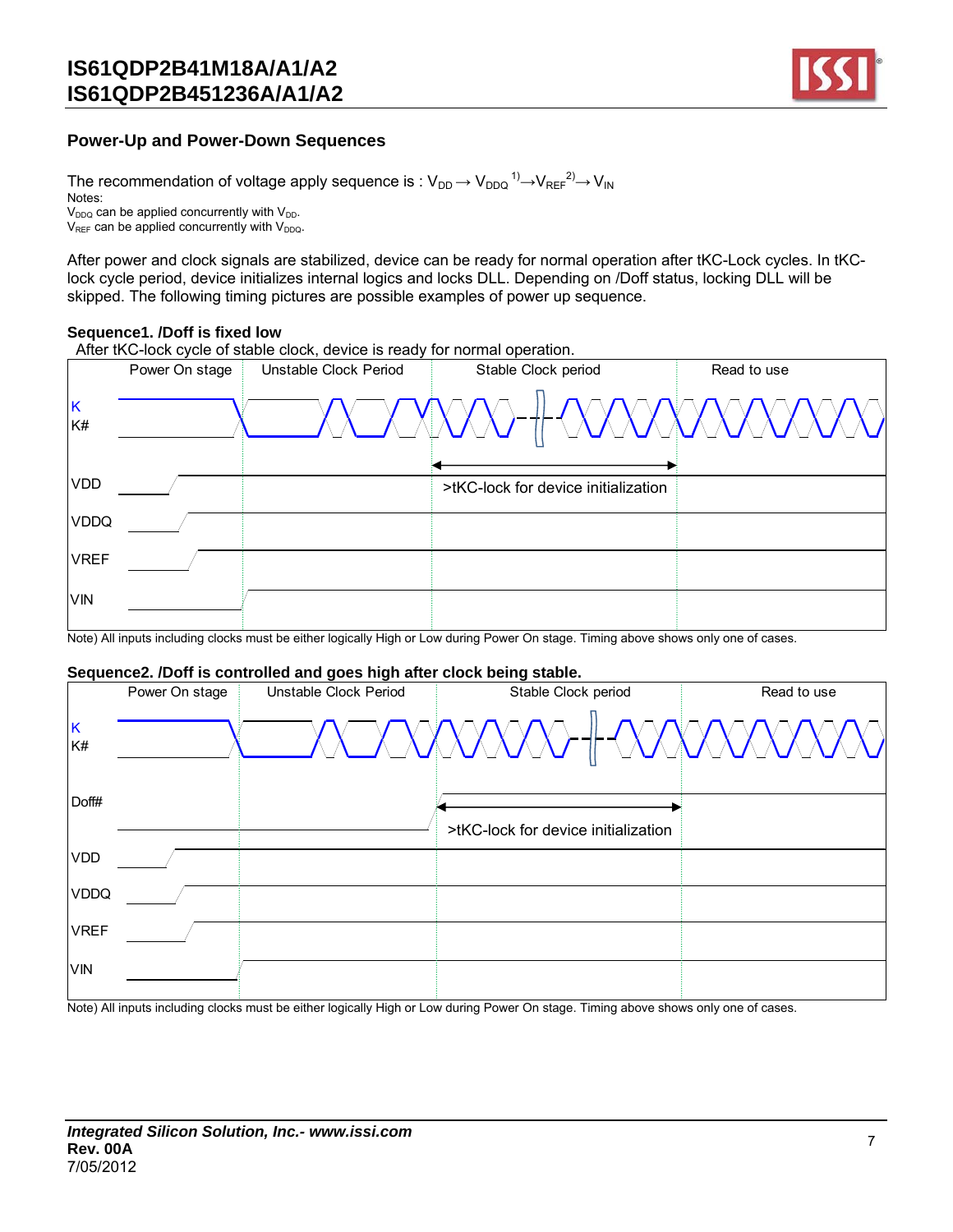

#### **Sequence3. /Doff is controlled but goes high before clock being stable.**

Because DLL has a risk to be locked with the unstable clock, DLL needs to be reset and locked with the stable input.

 a) K-stop to reset. If K or K# stays at VIH or VIL for more than 30nS, DLL will be reset and ready to re-lock. In tKC-Lock period, DLL will be locked with a new stable value. Device can be ready for normal operation after that.

|             | Power On stage | Unstable Clock Period | K-Stop | Stable Clock period                 | Read to use |
|-------------|----------------|-----------------------|--------|-------------------------------------|-------------|
| K<br>K#     |                |                       |        |                                     |             |
| Doff#       |                |                       | >30nS  | >tKC-lock for device initialization |             |
| <b>VDD</b>  |                |                       |        |                                     |             |
| <b>VDDQ</b> |                |                       |        |                                     |             |
| <b>VREF</b> |                |                       |        |                                     |             |
| <b>VIN</b>  |                |                       |        |                                     |             |
|             |                |                       |        |                                     |             |

Note) All inputs including clocks must be either logically High or Low during Power On stage. Timing above shows only one of cases.

 a) /Doff Low to reset. If /Doff toggled low to high, DLL will be reset and ready to re-lock. In tKC-Lock period, DLL will be locked with a new stable value. Device can be ready for normal operation after that.

|             | Power On stage | Unstable Clock Period | Doff reset DLL   | Stable Clock period                    | Read to use |
|-------------|----------------|-----------------------|------------------|----------------------------------------|-------------|
| K<br>K#     |                |                       |                  | XXXXX>+  -XXXXXXXXXX                   |             |
| Doff#       |                |                       | >tDoffLowToReset | >tKC-lock for device<br>initialization |             |
| <b>VDD</b>  |                |                       |                  |                                        |             |
| <b>VDDQ</b> |                |                       |                  |                                        |             |
| <b>VREF</b> |                |                       |                  |                                        |             |
| <b>VIN</b>  |                |                       |                  |                                        |             |

Note) Applying DLL reset sequences (sequence 3a, 3b) are also required when operating frequency is changed without power off. Note) All inputs including clocks must be either logically High or Low during Power On stage. Timing above shows only one of cases.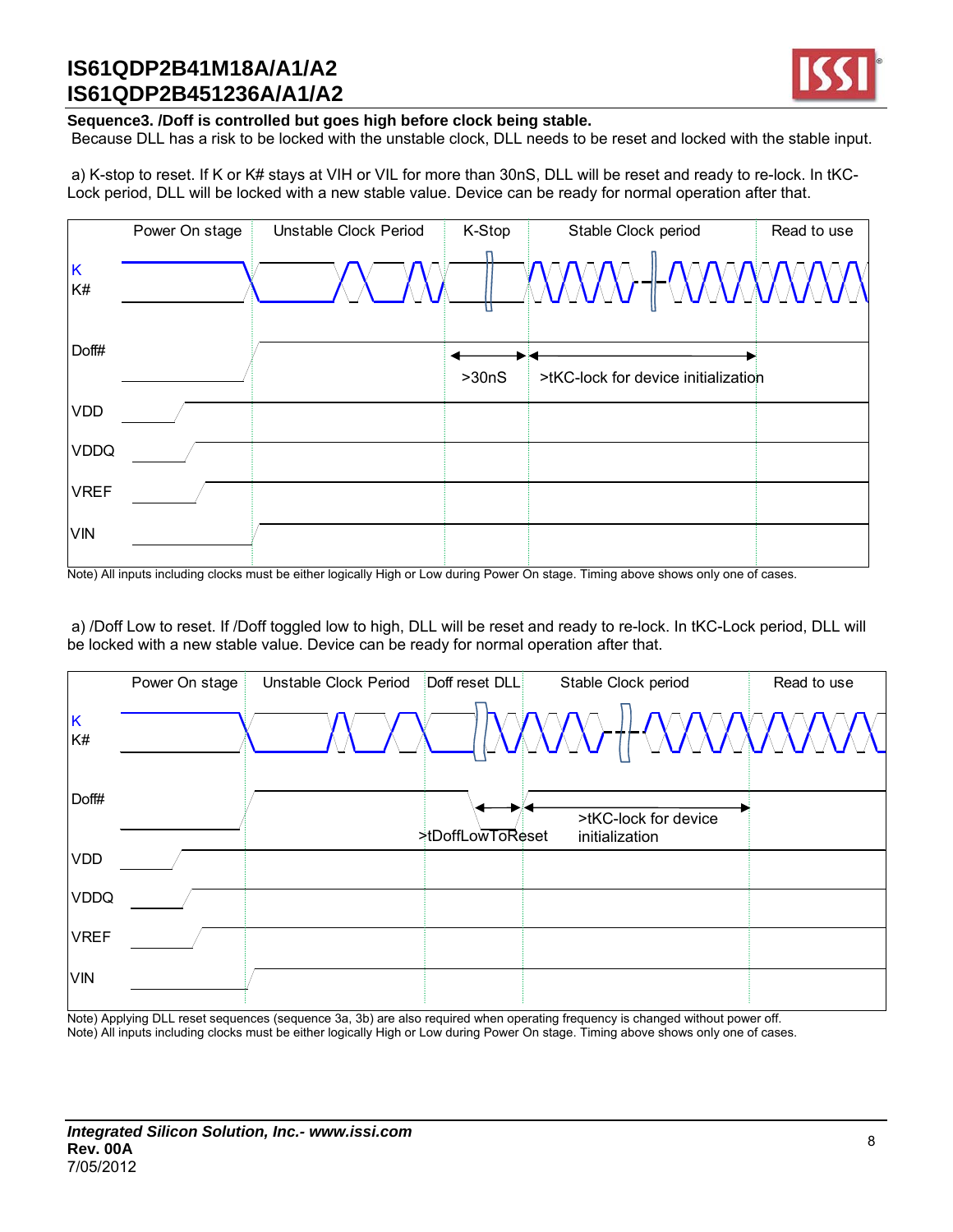

## **Application Example**

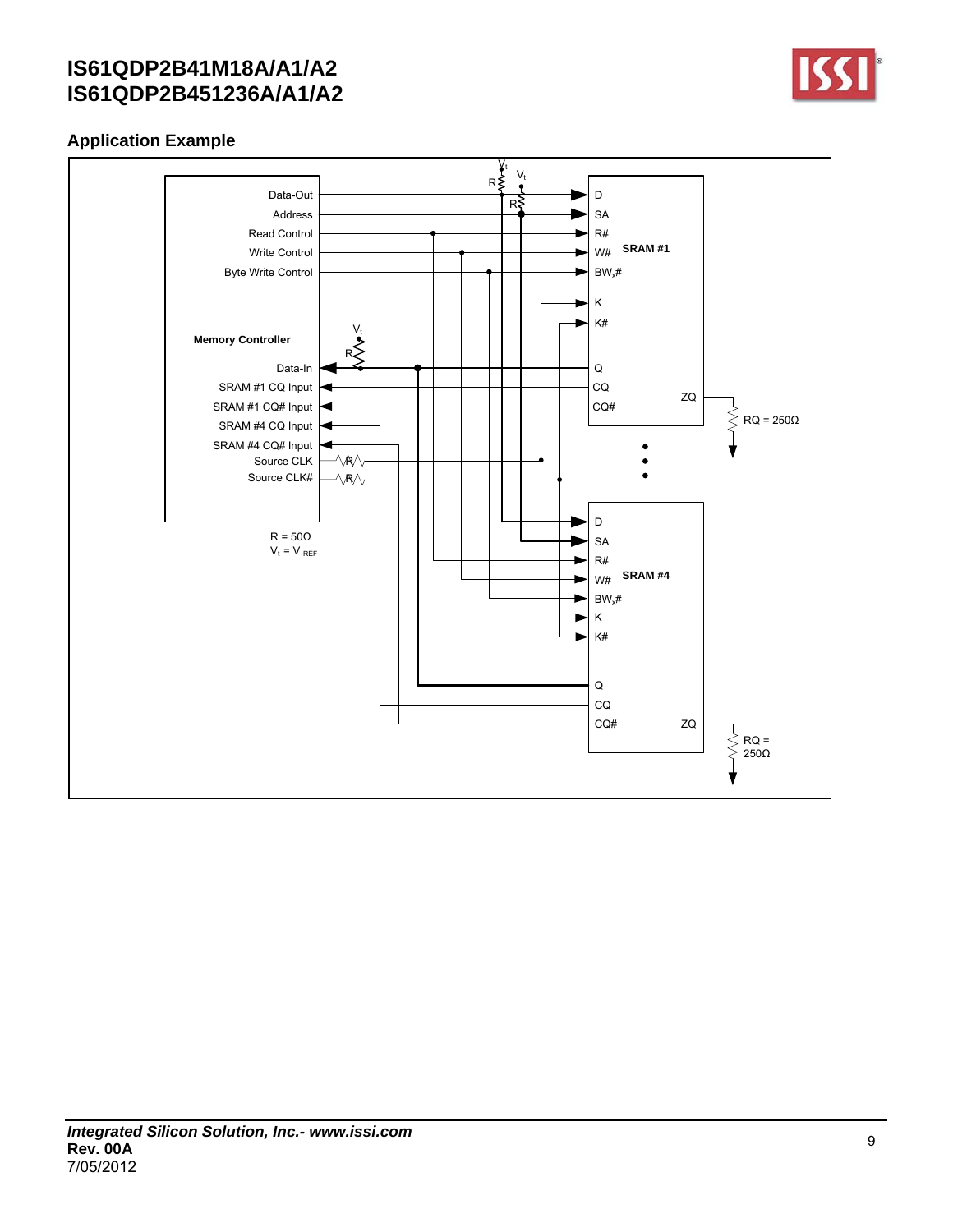

### **State Diagram**



- 1. Internal burst counter is fixed as four-bit linear; that is when first address is A0+0, next internal burst addresses are A0+1, A0+2, and A0+3
- 2. **Read** refers to read active status with R# = LOW. **Read#** refers to read inactive status with R# = HIGH.<br>3. Write refers to write active status with W# = LOW. Write# refers to write inactive status with W# = HIGH
- 3. **Write** refers to write active status with W# = LOW. **Write#** refers to write inactive status with W# = HIGH.
- 4. The read and write state machines can be active simultaneously.
- 5. State machine control timing sequence is controlled by K.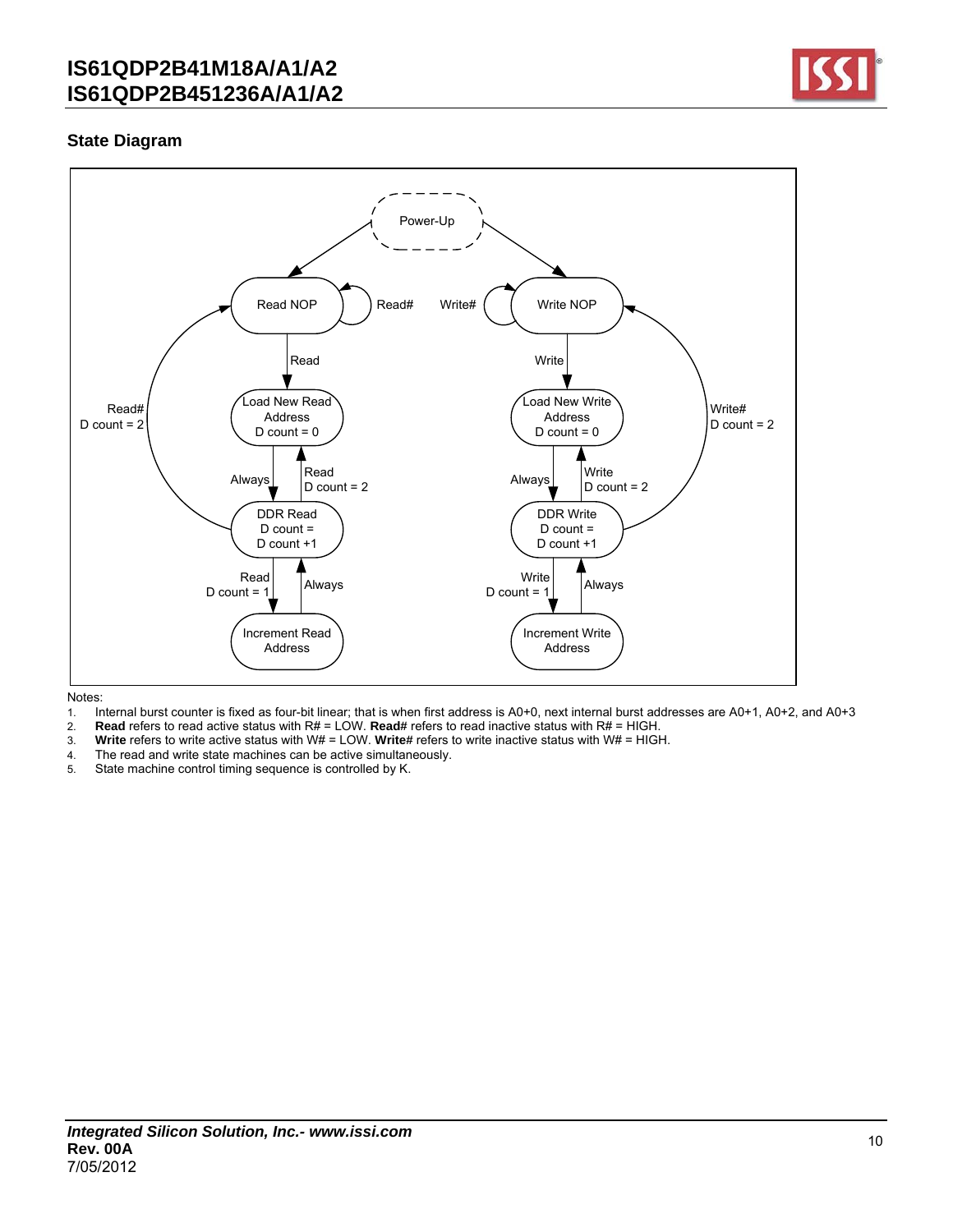

## **Timing Reference Diagram for Truth Table**

The *Timing Reference Diagram for Truth Table* is helpful in understanding the *Clock and Write Truth Tables*, as it shows the cycle relationship between clocks, address, data in, data out, and control signals. Read command is issued at the beginning of cycle "t". Write command is issued at the beginning of cycle "t+1".

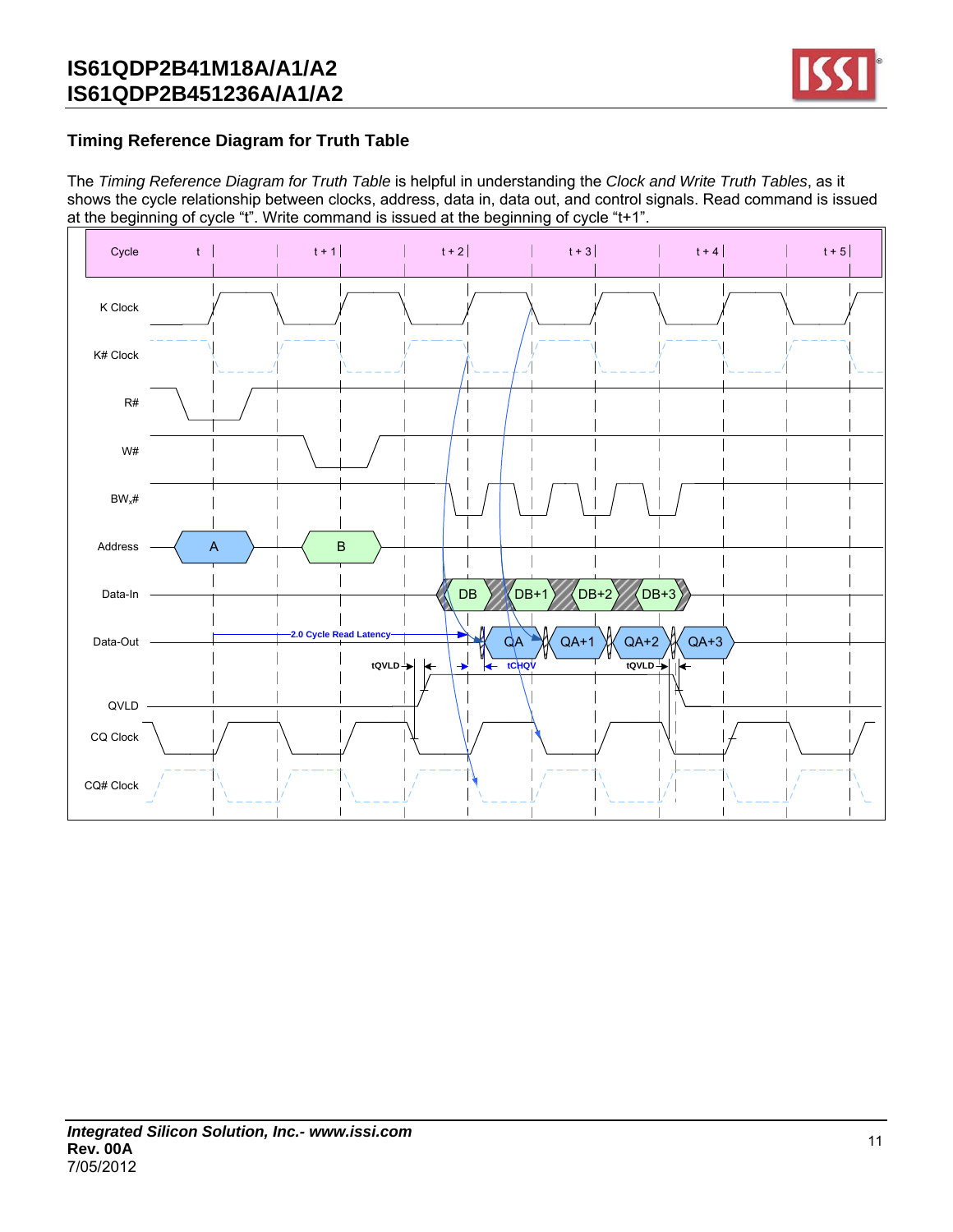

## **Clock Truth Table**

(Use the following table with the *Timing Reference Diagram for Truth Table*.)

| <b>Mode</b>              | <b>Clock</b><br><b>Controls</b> |    |          |                            | Data In                    |                            | Data Out                    |                                    |                                    |                                     |                                    |
|--------------------------|---------------------------------|----|----------|----------------------------|----------------------------|----------------------------|-----------------------------|------------------------------------|------------------------------------|-------------------------------------|------------------------------------|
|                          | K                               | R# | W#       | $D_{B}$                    | $D_{B+1}$                  | $D_{B+2}$                  | $D_{B+3}$                   | $Q_{A}$                            | $Q_{A+1}$                          | $Q_{A+2}$                           | $Q_{A+3}$                          |
| Stop Clock               | Stop                            | X  | $\times$ | Previous<br>State          | Previous<br>State          | Previous<br><b>State</b>   | Previous<br>State           | Previous<br>State                  | Previous<br>State                  | Previous<br>State                   | <b>Previous</b><br>State           |
| No<br>Operation<br>(NOP) | $L \rightarrow H$               | H  | Н        | X                          | X                          | X                          | х                           | High-Z                             | High-Z                             | High-Z                              | High-Z                             |
| Read A                   | $L \rightarrow H$               |    | X        | X                          | X                          | X                          | Χ                           | D <sub>ouT</sub> at<br>$K#(t+2.0)$ | $D_{\text{OUT}}$ at K<br>$(t+2.5)$ | $D_{\text{OUT}}$ at K#<br>$(t+3.0)$ | $D_{\text{OUT}}$ at K<br>$(t+3.5)$ |
| Write B                  | $L \rightarrow H$               | X  | L.       | $D_{IN}$ at K<br>$(t+2.0)$ | $D_{IN}$ at<br>$K#(t+2.5)$ | $D_{IN}$ at K<br>$(t+3.0)$ | $D_{IN}$ at K#<br>$(t+3.5)$ | X                                  | X                                  | X                                   | X                                  |

Notes:

1. Internal burst counter is always fixed as four-bit.

2.  $X =$  "don't care";  $H =$  logic "1";  $L =$  logic "0".

3. A read operation is started when control signal R is active low

4. A write operation is started when control signal W is active low.

5. Before entering into stop clock, all pending read and write commands must be completed.

- 6. Consecutive read or write operations can be started only at every other K clock rising edge. If two read or write operations are issued in consecutive K clock rising edges, the second one will be ignored.
- 7. If both R# and W# are active low after a NOP operation, the write operation will be ignored.
- 8. For timing definitions, refer to the *AC Timing Characteristics* table. Signals must meet AC specifications at timings indicated in parenthesis with respect to switching clocks K and K#.

### **x18 Write Truth Table**

(Use the following table with the *Timing Reference Diagram for Truth Table*.)

| Operation          | $K(t+2.0)$        | $K# (t+2.5)$              | $K(t+3.0)$        | $K# (t+3.5)$      | $BW_0#$     | $BW_1#$ | $D_{B}$         | $D_{B+1}$         | $D_{B+2}$       | $D_{B+3}$       |
|--------------------|-------------------|---------------------------|-------------------|-------------------|-------------|---------|-----------------|-------------------|-----------------|-----------------|
| Write Byte 0       | $L \rightarrow H$ |                           |                   |                   | L           | H       | D0-8 $(t+2.0)$  |                   |                 |                 |
| Write Byte 1       | $L \rightarrow H$ |                           |                   |                   | H           | L.      | D9-17 (t+2.0)   |                   |                 |                 |
| Write All Bytes    | $L \rightarrow H$ |                           |                   |                   | L           | L       | D0-17 $(t+2.0)$ |                   |                 |                 |
| <b>Abort Write</b> | $L \rightarrow H$ |                           |                   |                   | H           | H       | Don't Care      |                   |                 |                 |
| Write Byte 0       |                   | $L \rightarrow H$         |                   |                   | L           | H       |                 | D0-8 $(t+2.5)$    |                 |                 |
| Write Byte 1       |                   | $L \rightarrow H$         |                   |                   | H           | L       |                 | D9-17 $(t+2.5)$   |                 |                 |
| Write All Bytes    |                   | $L \rightarrow H$         |                   |                   | L           | L       |                 | D0-17 ( $t+2.5$ ) |                 |                 |
| <b>Abort Write</b> |                   | $\mathsf{L}\to\mathsf{H}$ |                   |                   | H           | H       |                 | Don't Care        |                 |                 |
| Write Byte 0       |                   |                           | $L \rightarrow H$ |                   | L           | H       |                 |                   | D0-8 $(t+3.0)$  |                 |
| Write Byte 1       |                   |                           | $L \rightarrow H$ |                   | H           | L       |                 |                   | D9-17 $(t+3.0)$ |                 |
| Write All Bytes    |                   |                           | $L \rightarrow H$ |                   | L           | L       |                 |                   | D0-17 $(t+3.0)$ |                 |
| <b>Abort Write</b> |                   |                           | $L \rightarrow H$ |                   | H           | H       |                 |                   | Don't Care      |                 |
| Write Byte 0       |                   |                           |                   | $L \rightarrow H$ | L           | H       |                 |                   |                 | D0-8 $(t+3.5)$  |
| Write Byte 1       |                   |                           |                   | $L \rightarrow H$ | $\mathsf H$ | L       |                 |                   |                 | D9-17 $(t+3.5)$ |
| Write All Bytes    |                   |                           |                   | $L \rightarrow H$ | L           | L       |                 |                   |                 | D0-17 $(t+3.5)$ |
| <b>Abort Write</b> |                   |                           |                   | $L \rightarrow H$ | н           | H       |                 |                   |                 | Don't Care      |

Notes:

1. For all cases, W# needs to be active low during the rising edge of K occurring at time t.

2. For timing definitions refer to the *AC Timing Characteristics* table. Signals must meet AC specifications with respect to switching clocks K and K#.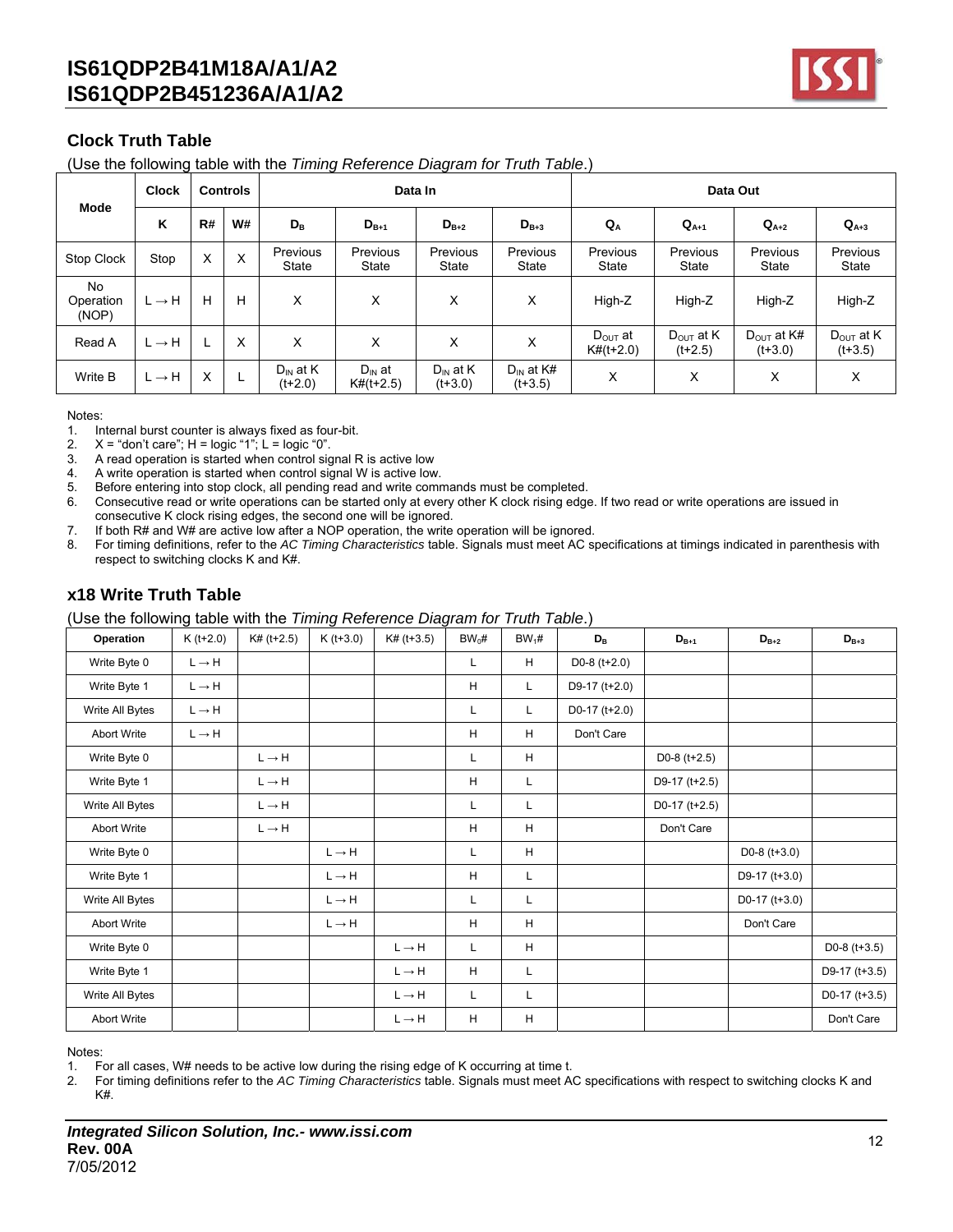

### **x36 Write Truth Table**

(Use the following table with the *Timing Reference Diagram for Truth Table*.)

| Operation          | K<br>$(t+2.0)$            | K#<br>$(t+2.5)$           | $\overline{\mathsf{K}}$<br>$(t+3.0)$ | K#<br>$(t+3.5)$   | $BW_0#$ | $BW_1#$ | $BW_2#$ | $BW_3#$     | $\mathsf{D}_\mathsf{B}$         | $D_{B+1}$             | $\mathsf{D}_{\mathsf{B} + 2}$   | $D_{B+3}$                        |
|--------------------|---------------------------|---------------------------|--------------------------------------|-------------------|---------|---------|---------|-------------|---------------------------------|-----------------------|---------------------------------|----------------------------------|
| Write Byte 0       | $L \rightarrow H$         |                           |                                      |                   | L       | н       | H       | H           | D0-8 $(t+2.0)$                  |                       |                                 |                                  |
| Write Byte 1       | $\mathsf{L}\to\mathsf{H}$ |                           |                                      |                   | H       | Г       | H       | H           | D9-17 (t+2.0)                   |                       |                                 |                                  |
| Write Byte 2       | $\mathsf{L}\to\mathsf{H}$ |                           |                                      |                   | н       | Н       | Г       | H           | D <sub>18-26</sub><br>$(t+2.0)$ |                       |                                 |                                  |
| Write Byte 3       | $L \rightarrow H$         |                           |                                      |                   | н       | H       | H       | L           | D27-35<br>$(t+2.0)$             |                       |                                 |                                  |
| Write All Bytes    | $L \rightarrow H$         |                           |                                      |                   | L       | L       | L       | L           | $D0-35$ (t+2.0)                 |                       |                                 |                                  |
| <b>Abort Write</b> | $L \rightarrow H$         |                           |                                      |                   | H       | н       | H       | H           | Don't Care                      |                       |                                 |                                  |
| Write Byte 0       |                           | $L \rightarrow H$         |                                      |                   | Г       | н       | H       | H           |                                 | $D0-8$ (t+2.5)        |                                 |                                  |
| Write Byte 1       |                           | $L \rightarrow H$         |                                      |                   | H       | L       | H       | H           |                                 | D9-17 (t+2.5)         |                                 |                                  |
| Write Byte 2       |                           | $\mathsf{L}\to\mathsf{H}$ |                                      |                   | н       | н       | L       | H           |                                 | $D18-26$<br>$(t+2.5)$ |                                 |                                  |
| Write Byte 3       |                           | $L \rightarrow H$         |                                      |                   | H       | H       | H       | $\mathsf L$ |                                 | D27-35<br>$(t+2.5)$   |                                 |                                  |
| Write All Bytes    |                           | $L \rightarrow H$         |                                      |                   | L       | L       | L       | L           |                                 | $D0-35$ (t+2.5)       |                                 |                                  |
| <b>Abort Write</b> |                           | $L \rightarrow H$         |                                      |                   | H       | H       | H       | H           |                                 | Don't Care            |                                 |                                  |
| Write Byte 0       |                           |                           | $L \rightarrow H$                    |                   | L       | Н       | H       | H           |                                 |                       | D0-8 $(t+3.0)$                  |                                  |
| Write Byte 1       |                           |                           | $L \rightarrow H$                    |                   | н       | L       | H       | H           |                                 |                       | D9-17 $(t+3.0)$                 |                                  |
| Write Byte 2       |                           |                           | $L \rightarrow H$                    |                   | н       | н       | L       | H           |                                 |                       | D <sub>18-26</sub><br>$(t+3.0)$ |                                  |
| Write Byte 3       |                           |                           | $L \rightarrow H$                    |                   | H       | H       | H       | L           |                                 |                       | D <sub>27-35</sub><br>$(t+3.0)$ |                                  |
| Write All Bytes    |                           |                           | $L \rightarrow H$                    |                   | Г       | Г       | Г       | L           |                                 |                       | $D0-35$ (t+3.0)                 |                                  |
| <b>Abort Write</b> |                           |                           | $L \rightarrow H$                    |                   | H       | н       | H       | H           |                                 |                       | Don't Care                      |                                  |
| Write Byte 0       |                           |                           |                                      | $L \rightarrow H$ | L       | Н       | H       | H           |                                 |                       |                                 | D0-8 $(t+3.5)$                   |
| Write Byte 1       |                           |                           |                                      | $L \rightarrow H$ | H       | Г       | н       | H           |                                 |                       |                                 | D9-17 ( $t+3.5$ )                |
| Write Byte 2       |                           |                           |                                      | $L \rightarrow H$ | H       | H       | L       | H           |                                 |                       |                                 | D <sub>18</sub> -26<br>$(t+3.5)$ |
| Write Byte 3       |                           |                           |                                      | $L \rightarrow H$ | H       | H       | H       | L           |                                 |                       |                                 | D27-35<br>$(t+3.5)$              |
| Write All Bytes    |                           |                           |                                      | $L \rightarrow H$ | L       | L       | L       | L           |                                 |                       |                                 | D0-35 ( $t+3.5$ )                |
| <b>Abort Write</b> |                           |                           |                                      | $L \rightarrow H$ | H       | Н       | Н       | H           |                                 |                       |                                 | Don't Care                       |

Notes:

1. For all cases, W# needs to be active low during the rising edge of K occurring at time t.

2. For timing definitions refer to the *AC Timing Characteristics* table. Signals must meet AC specifications with respect to switching clocks K and K#.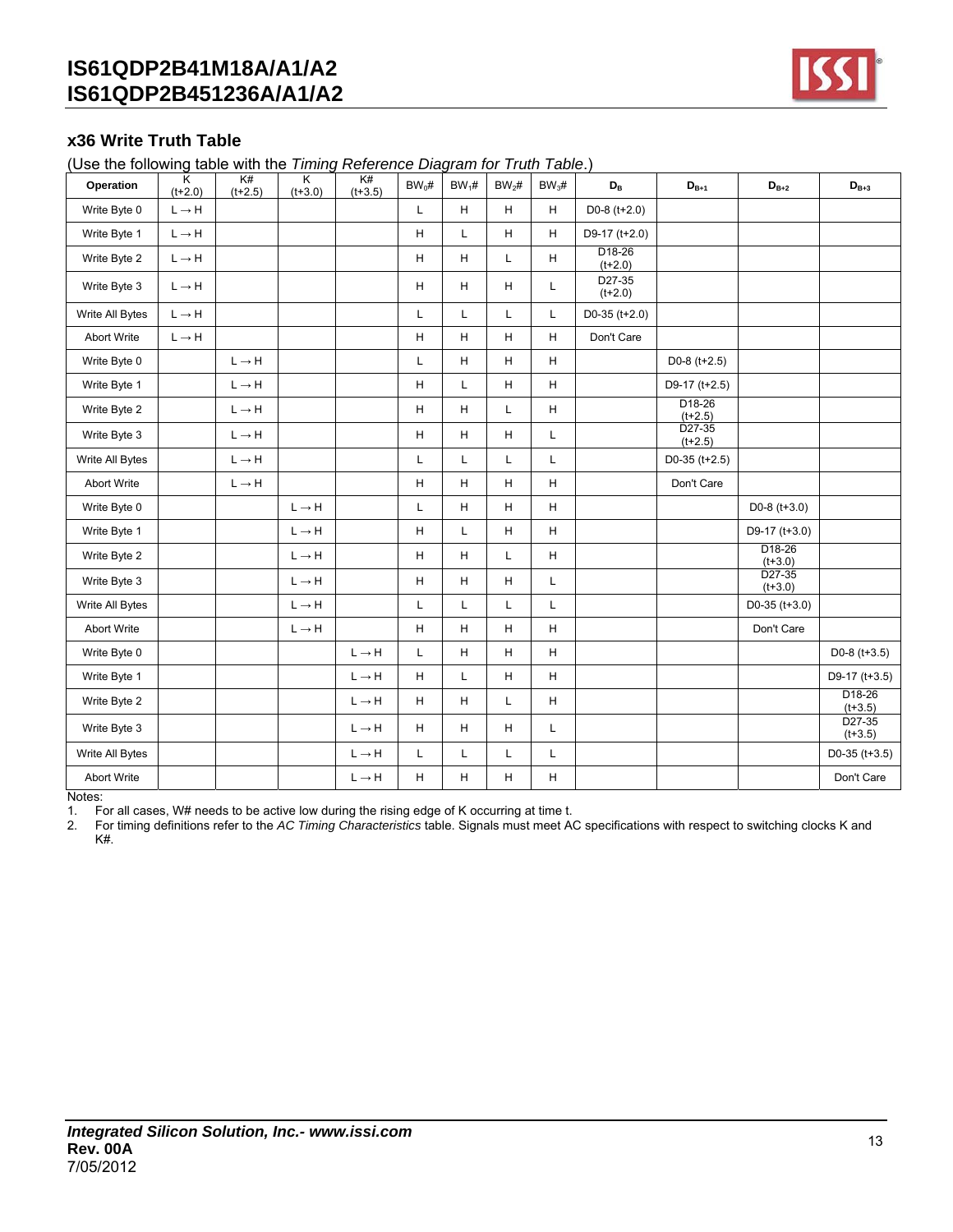

## **Electrical Specifications**

### **Absolute Maximum Ratings**

| <b>Parameter</b>         | Symbol                    | Min    | Max           | <b>Units</b> |
|--------------------------|---------------------------|--------|---------------|--------------|
| Power Supply Voltage     | $V_{DD}$                  | $-0.5$ | 2.9           |              |
| I/O Power Supply Voltage | V <sub>DDQ</sub>          | $-0.5$ | 2.9           |              |
| DC Input Voltage         | V <sub>IN</sub>           | $-0.5$ | $V_{DD}$ +0.3 |              |
| Data Out Voltage         | V <sub>DOUT</sub>         | $-0.5$ | 2.6           |              |
| Junction Temperature     | T.ı                       |        | 110           | °C           |
| Storage Temperature      | $\mathsf{T}_{\text{STG}}$ | $-55$  | $+125$        | °C           |

Note:

Stresses greater than those listed in this table can cause permanent damage to the device. This is a stress rating only and functional operation of the device at these or any other conditions above those indicated in the operational sections of this datasheet is not implied. Exposure to absolute maximum rating conditions for extended periods may affect reliability.

#### **Operating Temperature Range**

| <b>Temperature Range</b> | <b>Symbol</b> | Min | Max | Units  |
|--------------------------|---------------|-----|-----|--------|
| Commercial               |               |     | +70 | $\sim$ |
| Industrial               |               | -40 | +85 | $\sim$ |

### **DC Electrical Characteristics**

(Over the Operating Temperature Range,  $V_{DP}$ =1.8V $±5\%$ )

| $I_{DD22}$ | 1200<br>1100<br>1000<br>900                                                                                                                                                                                               | mA             | 1,2 |
|------------|---------------------------------------------------------------------------------------------------------------------------------------------------------------------------------------------------------------------------|----------------|-----|
|            | 1150<br>1050<br>950<br>850                                                                                                                                                                                                | mA             | 1,2 |
|            | 360<br>340<br>320<br>300                                                                                                                                                                                                  | mA             | 1,2 |
| $-2$       | $+2$                                                                                                                                                                                                                      | μA             | 3,4 |
| $-2$       | $+2$                                                                                                                                                                                                                      | μA             |     |
|            | V <sub>DDQ</sub>                                                                                                                                                                                                          | $\vee$         |     |
| $V_{SS}$   | $V_{SS}$ +0.2                                                                                                                                                                                                             | $\vee$         |     |
|            | I <sub>DD25</sub><br>I <sub>DD30</sub><br>I <sub>DD33</sub><br>$I_{DD22}$<br>$I_{DD25}$<br>$I_{DD30}$<br>I <sub>DD33</sub><br>IsB22<br>I <sub>SB25</sub><br>IsB30<br>$I_{SB33}$<br>Iц<br>$I_{LO}$<br>$V_{OH}$<br>$V_{OL}$ | $V_{DDQ}$ -0.2 |     |

1. IOUT = chip output current.

2. The numeric suffix indicates the part operating at speed, as indicated in *AC Timing Characteristics* table (that is, I<sub>DD25</sub> indicates 2.5ns cycle time).

3. ODT must be disabled.

4. Balls with ODT and DOFF# do not follow this spec,  $I_{LI} = \pm 100uA$ .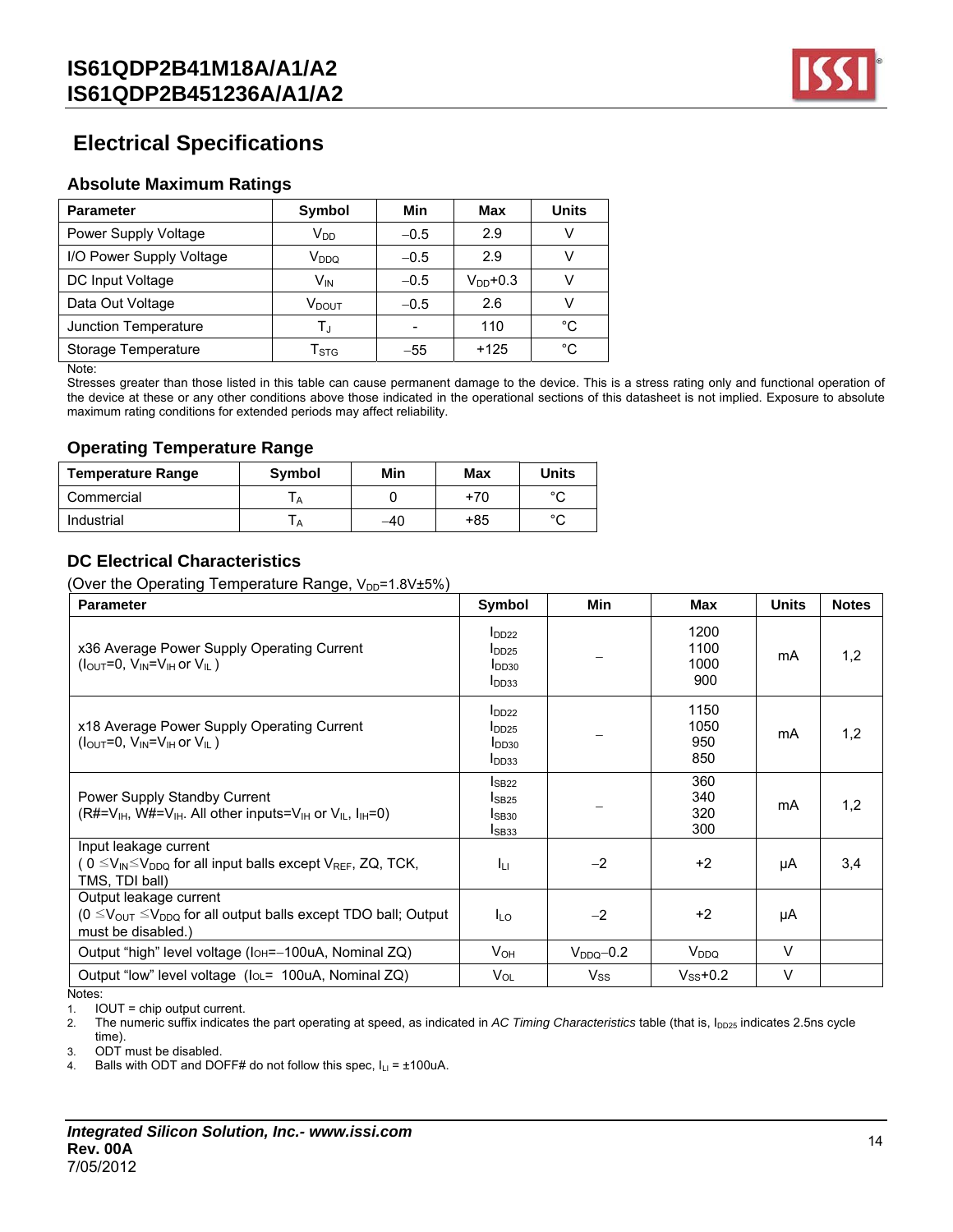

### **Recommended DC Operating Conditions**

#### (Over the Operating Temperature Range)

| <b>Parameter</b>             | $\tilde{\phantom{a}}$<br>Symbol                | Min                   | <b>Typical</b> | Max            | <b>Units</b> | <b>Notes</b> |
|------------------------------|------------------------------------------------|-----------------------|----------------|----------------|--------------|--------------|
| Supply Voltage               | V <sub>DD</sub>                                | $1.8 - 5\%$           | 1.8            | $1.8 + 5%$     |              |              |
| Output Driver Supply Voltage | V <sub>DDQ</sub>                               | 1.4                   | 1.5            | $V_{DD}$       |              |              |
| Input High Voltage           | Vıн                                            | $V_{\text{RFF}}$ +0.1 |                | $V_{DDO}$ +0.2 |              | 1, 2         |
| Input Low Voltage            | $V_{IL}$                                       | $-0.2$                |                | $V_{REF}-0.1$  |              | 1, 3         |
| Input Reference Voltage      | $\mathsf{V}_{\mathsf{REF}}$                    | 0.68                  | 0.75           | 0.95           |              | 1, 5         |
| Clock Signal Voltage         | $\mathsf{V}_{\mathsf{IN}\text{-}\mathsf{CLK}}$ | $-0.2$                |                | $V_{DDO}$ +0.2 |              | 1.4          |

Notes:

1. All voltages are referenced to  $V_{SS}$ . All  $V_{DD}$ ,  $V_{DDQ}$ , and  $V_{SS}$  pins must be connected.

2. V<sub>IH</sub>(max) AC = See *0vershoot and Undershoot Timings.*<br>3. V<sub>IL</sub>(min) AC = See *0vershoot and Undershoot Timings.* 

3. VIL(min) AC = See *0vershoot and Undershoot Timings*.

4. V<sub>IN-CLK</sub> specifies the maximum allowable DC excursions of each clock (K and K#).<br>5. Peak-to-peak AC component superimposed on V<sub>RFF</sub> may not exceed 5% of V<sub>RFF</sub>.

Peak-to-peak AC component superimposed on  $V_{REF}$  may not exceed 5% of  $V_{REF}$ .

### **Overshoot and Undershoot Timings**

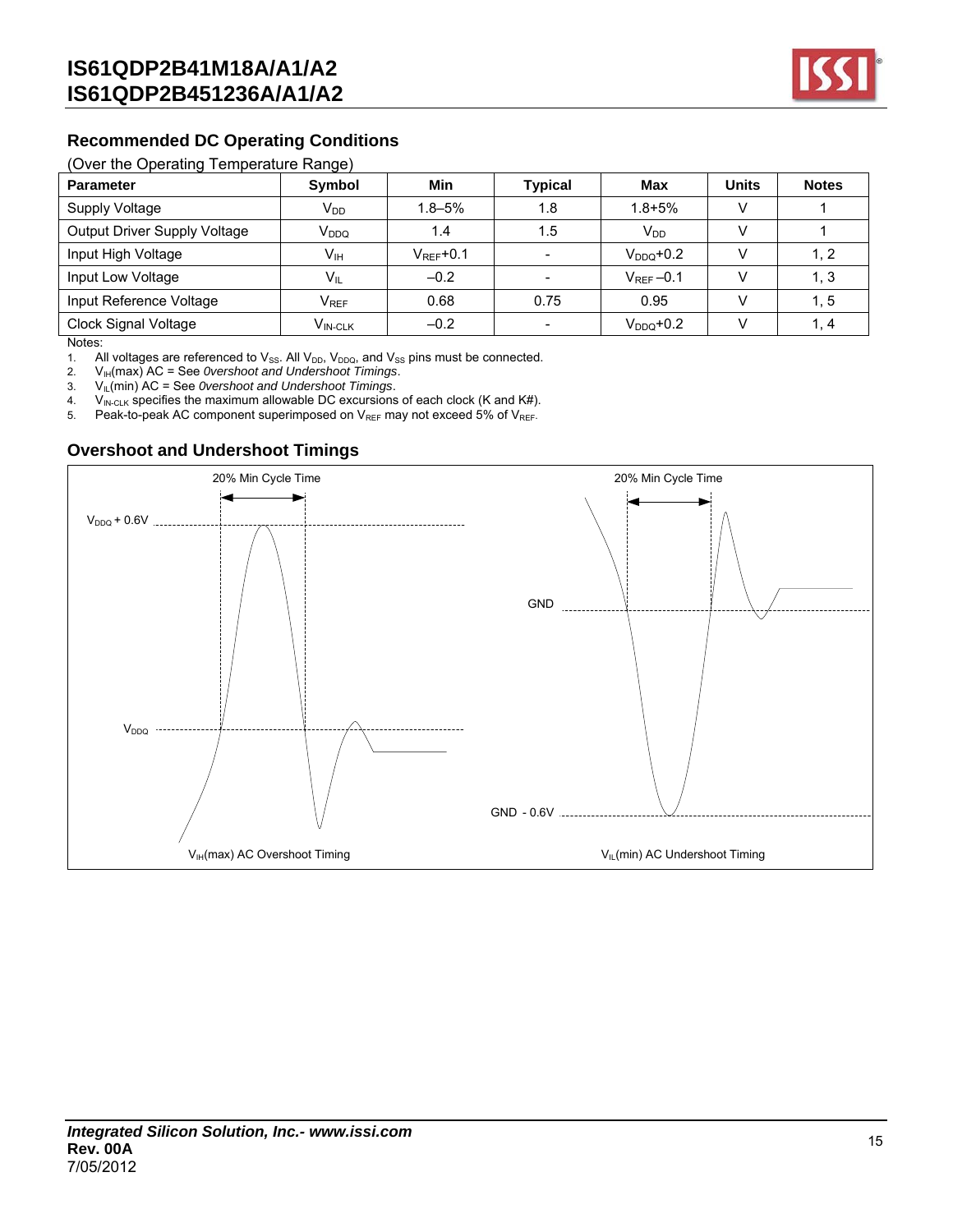

### **Typical AC Input Characteristics**

| <b>Parameter</b>       | Symbol                  | Min                   | Max                   | <b>Units</b> | <b>Notes</b> |
|------------------------|-------------------------|-----------------------|-----------------------|--------------|--------------|
| AC Input Logic HIGH    | $V_{H}$ (AC)            | $V_{\text{RFF}}$ +0.2 |                       |              | 1, 2, 3, 4   |
| AC Input Logic LOW     | $V_{IL}$ (AC)           |                       | $V_{\text{RFF}}$ -0.2 |              | 1, 2, 3, 4   |
| Clock Input Logic HIGH | $V_{H\text{-}CLK}$ (AC) | $V_{\rm{RFF}}$ +0.2   |                       |              | 1, 2, 3      |
| Clock Input Logic LOW  | $V_{IL-CLK}(AC)$        |                       | $V_{\text{RFF}}$ -0.2 |              | 1, 2, 3      |

Notes:

1. The peak-to-peak AC component superimposed on  $V_{REF}$  may not exceed 5% of the DC component of  $V_{REF}$ .<br>2. Performance is a function of  $V_{IH}$  and  $V_{IL}$  levels to clock inputs.

Performance is a function of  $V_{IH}$  and  $V_{IL}$  levels to clock inputs.

3. See the *AC Input Definition* diagram.

4. See the *AC Input Definition* diagram. The signals should swing monotonically with no steps rail-to-rail with input signals never ringing back past  $V_{IH}$  (AC) and  $V_{IL}$  (AC) during the input setup and input hold window.  $V_{IH}$  (AC) and  $V_{IL}$  (AC) are used for timing purposes only.

## **AC Input Definition**



### **PBGA Thermal Characteristics**

| <b>Parameter</b>                                              | Symbol     | 13x15 BGA | <b>15x17 BGA</b> | Units         |
|---------------------------------------------------------------|------------|-----------|------------------|---------------|
| Thermal resistance (junction to ambient at airflow = $1m/s$ ) | $R_{0,IA}$ | 19.6      | 18.0             | °C/W          |
| Thermal resistance (junction to pins)                         | $R_{0,IB}$ | 4.02      | 3.30             | $\degree$ C/W |
| Thermal resistance (junction to case)                         | Rejc       | 4.53      | 4.20             | $\degree$ C/W |

Note: these parameters are guaranteed by design and tested by a sample basis only.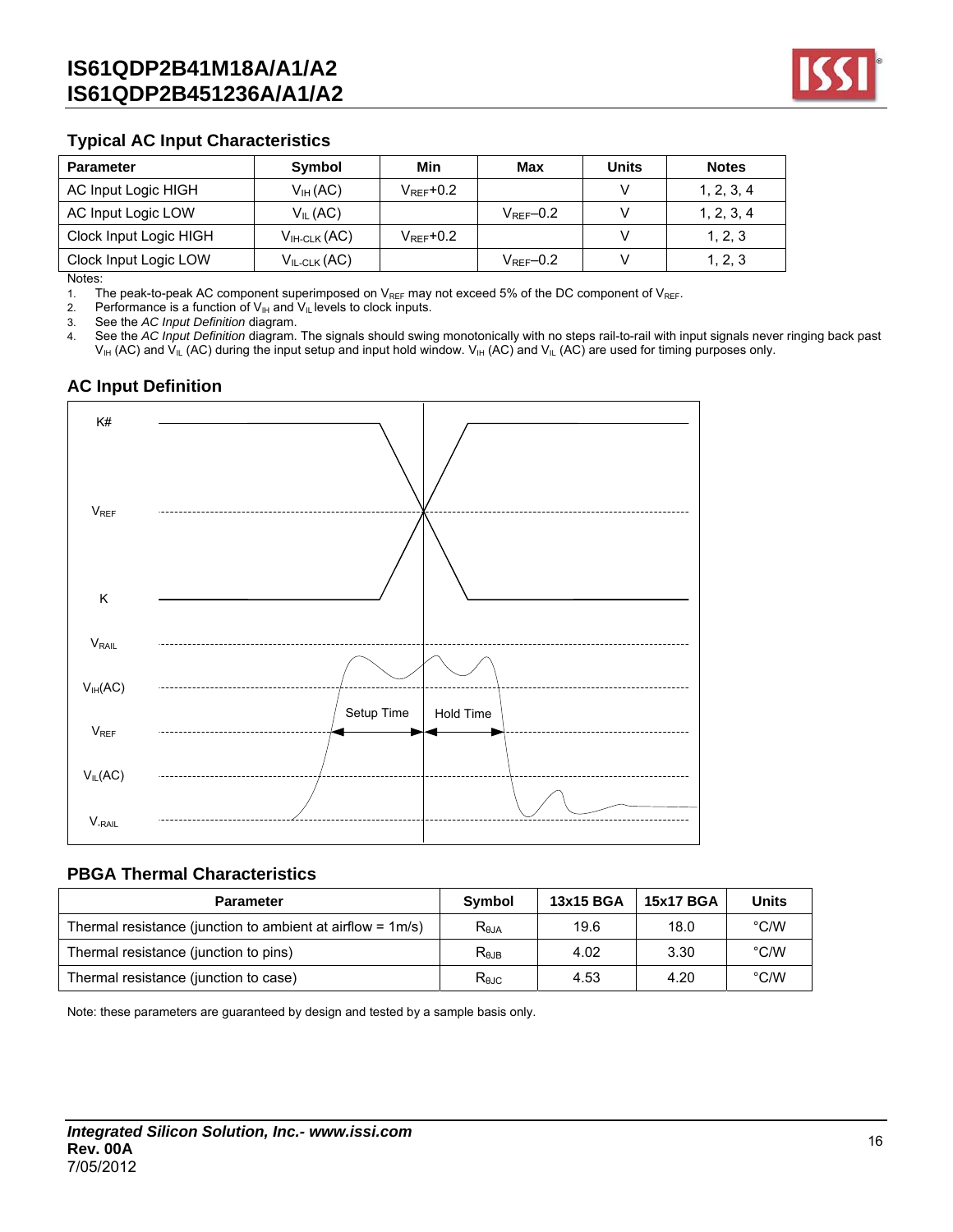

## **Pin Capacitance**

| <b>Parameter</b>                                | <b>Symbol</b>                    | <b>Test Condition</b>                                     | <b>Max</b> | <b>Units</b> |
|-------------------------------------------------|----------------------------------|-----------------------------------------------------------|------------|--------------|
| Input or output capacitance except D and Q pins | $C_{\text{IN}}$ , $C_{\text{O}}$ |                                                           |            | рF           |
| D and Q capacitance (D0–Dx, Q0-Qx)              | $C_{DQ}$                         | $TA = 25^{\circ}C$ , $f = 1$ MHz, $VDD = 1.8V$ , $VDDQ =$ |            |              |
| Clocks Capacitance (K, K, C, C)                 | $\mathtt{C}_\mathtt{CLK}$        | 1.5V                                                      |            |              |

Note: these parameters are guaranteed by design and tested by a sample basis only.

## **Programmable Impedance Output Driver DC Electrical Characteristics**

(Over the Operating Temperature Range, V<sub>DD</sub>=1.8V±5%, V<sub>DDQ</sub>=1.5V/1.8V)

| <b>Parameter</b>          | <b>Symbol</b> | Min                       | Max                 | <b>Units</b> | <b>Notes</b> |
|---------------------------|---------------|---------------------------|---------------------|--------------|--------------|
| Output Logic HIGH Voltage | Vон           | $V_{DDQ}$ /2 -0.12        | $V_{DDQ}$ /2 + 0.12 |              |              |
| Output Logic LOW Voltage  | $V_{OL}$      | V <sub>DDQ</sub> /2 -0.12 | $V_{DDO}$ /2 + 0.12 |              | ററ<br>ں .    |

Notes:

1. For  $175Ω ≤ RQ ≤ 350Ω$ :

$$
|\ln h| = \frac{\left(\frac{V_{DDQ}}{2}\right)}{\left(\frac{RQ}{5}\right)}
$$
  
2. For 175 $\Omega \le RQ \le 350\Omega$ :  

$$
\left(\frac{V_{DDQ}}{2}\right)
$$

l

2

J J  $\left(\frac{RQ}{2}\right)$ l ſ  $\overline{a}$  $\overline{5}$  $|$   $|o_L|$ 

J

3. Parameter Tested with  $RQ=250\Omega$  and  $V_{DDQ}=1.5V$ 

## **AC Test Conditions**

(Over the Operating Temperature Range,  $V_{DD}$ =1.8V $\pm$ 5%)

| ں ہ<br><b>Parameter</b>           | Symbol           | <b>Conditions</b> | <b>Units</b> | <b>Notes</b> |
|-----------------------------------|------------------|-------------------|--------------|--------------|
| Output Drive Power Supply Voltage | V <sub>DDQ</sub> | 1.5               |              |              |
| Input Logic HIGH Voltage          | V <sub>IH</sub>  | 1.25              |              |              |
| Input Logic LOW Voltage           | $V_{IL}$         | 0.25              |              |              |
| Input Reference Voltage           | $V_{REF}$        | 0.75              |              |              |
| Input Rise Time                   | Тĸ               | 2                 | V/ns         |              |
| Input Fall Time                   | ТF               | 2                 | V/ns         |              |
| Output Timing Reference Level     |                  | $V_{DDQ}/2$       |              |              |
| <b>Clock Reference Level</b>      |                  | 0.75              | v            |              |
| <b>Output Load Conditions</b>     |                  |                   |              | 1, 2         |
| Notes:                            |                  |                   |              |              |

1. See *AC Test Loading.*

2. Parameters are tested with RQ=250Ω and VDDQ=1.5V, but ISSI devices are able to support V<sub>DDQ</sub>=1.4V to V<sub>DD</sub>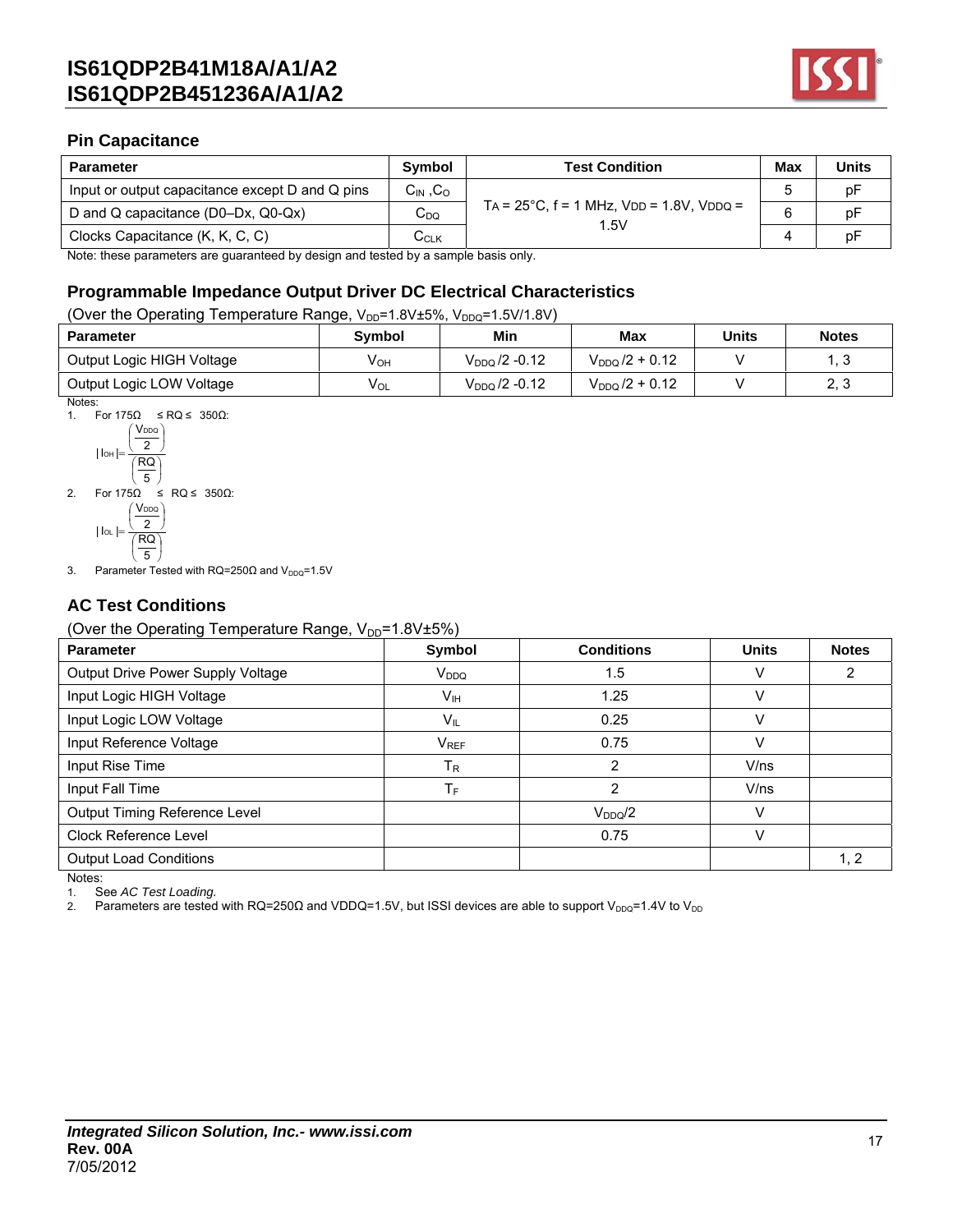

## **AC Test Loading**

(a) Unless otherwise noted, AC test loading assume this condition.



(b) tCHQZ and tCHQX1 are specified with 5pF load capacitance and measured when transition occurs ±100mV from the steady state voltage.



(c)TDO

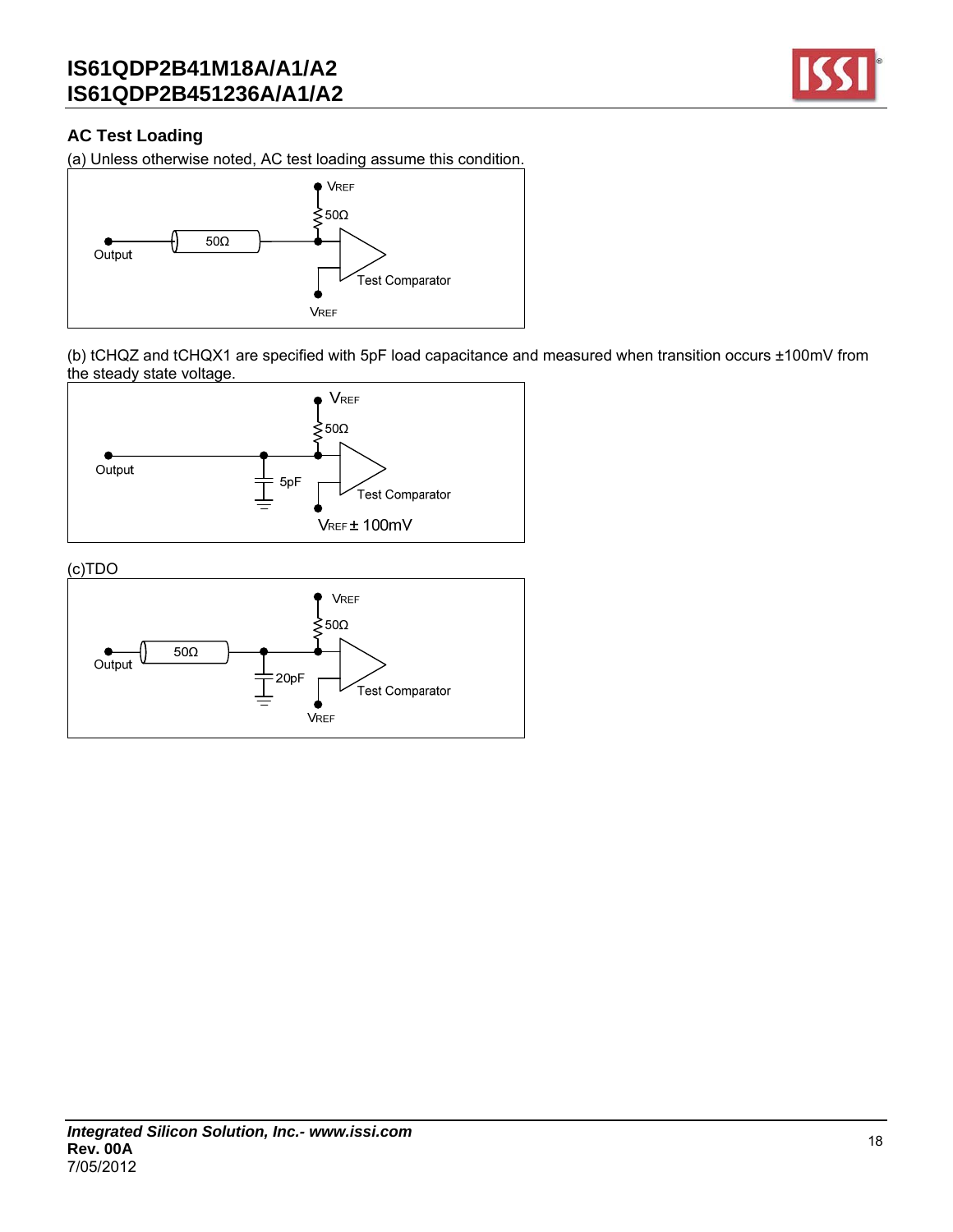

### **AC Timing Characteristics**

(Over the Operating Temperature Range,  $V_{DD}=1.8V±5\%$ ,  $V_{DDO}=1.5V/1.8V$ )

|                                                           | $\ldots$ point and $\ldots$ and $\ldots$ | 22 (450MHz) | $1.0.1 - 0.0$ , $1.000$ | 25 (400MHz) |      | 30 (333MHz) |            |         | 33 (300MHz) | Units  | <b>Notes</b>   |
|-----------------------------------------------------------|------------------------------------------|-------------|-------------------------|-------------|------|-------------|------------|---------|-------------|--------|----------------|
| <b>Parameter</b>                                          | Symbol                                   | Min         | <b>Max</b>              | Min         | Max  | Min         | <b>Max</b> | Min     | Max         |        |                |
| <b>Clock</b>                                              |                                          |             |                         |             |      |             |            |         |             |        |                |
| Clock Cycle Time (K, K#)                                  | tKHKH                                    | 2.2         | 8.40                    | 2.50        | 8.40 | 3.00        | 8.4        | 3.33    | 8.4         | ns     |                |
| Clock Phase Jitter (K, K#)                                | tKC var                                  |             | 0.15                    |             | 0.20 |             | 0.3        |         | 0.3         | ns     | $\overline{4}$ |
| Clock High Time (K, K#)                                   | tKHKL                                    | 0.4         |                         | 0.4         |      | 0.4         |            | 0.4     |             | cycle  |                |
| Clock Low Time (K, K#)                                    | tKLKH                                    | 0.4         |                         | 0.4         |      | 0.4         |            | 0.4     |             | cycle  |                |
| Clock to Clock# (K, K#)                                   | tKHK#H                                   | 0.99        |                         | 1.13        |      | 1.35        |            | 1.50    |             | ns     |                |
| DLL Lock Time (K)                                         | tKC lock                                 | 2048        |                         | 2048        |      | 2048        |            | 2048    |             | cycles | 5              |
| Doff Low period to DLL reset                              | tDoffLowToReset                          | 5           |                         | 5           |      | 5           |            | 5       |             | ns     |                |
| K static to DLL reset                                     | tKCreset                                 | 30          |                         | 30          |      | 30          |            | 30      |             | ns     |                |
| <b>Output Times</b>                                       |                                          |             |                         |             |      |             |            |         |             |        |                |
| K, K# High to Output Valid                                | tCHQV                                    |             | 0.45                    |             | 0.45 |             | 0.45       |         | 0.45        | ns     |                |
| K, K# High to Output Hold                                 | tCHQX                                    | $-0.45$     |                         | $-0.45$     |      | $-0.45$     |            | $-0.45$ |             | ns     |                |
| K, K# High to Echo Clock Valid                            | <b>tCHCQV</b>                            |             | 0.45                    |             | 0.45 |             | 0.45       |         | 0.45        | ns     |                |
| K, K# High to Echo Clock Hold                             | <b>tCHCQX</b>                            | $-0.45$     |                         | $-0.45$     |      | $-0.45$     |            | $-0.45$ |             | ns     |                |
| CQ, CQ# High to Output Valid                              | tCQHQV                                   |             | 0.2                     |             | 0.2  |             | 0.30       |         | 0.30        | ns     | 6              |
| CQ, CQ# High to Output Hold                               | tCQHQX                                   | $-0.2$      |                         | $-0.2$      |      | $-0.30$     |            | $-0.30$ |             | ns     | 6              |
| K, High to Output High-Z                                  | tCHQZ                                    |             | 0.45                    |             | 0.45 |             | 0.45       |         | 0.45        | ns     |                |
| K, High to Output Low-Z                                   | tCHQX1                                   | $-0.45$     |                         | $-0.45$     |      | $-0.45$     |            | $-0.45$ |             | ns     |                |
| CQ, CQ# High to QVLD Valid                                | tQVLD                                    | $-0.20$     | 0.20                    | $-0.20$     | 0.20 | $-0.20$     | 0.20       | $-0.20$ | 0.20        | ns     |                |
| <b>Setup Times</b>                                        |                                          |             |                         |             |      |             |            |         |             |        |                |
| Address valid to K rising edge                            | tAVKH                                    | 0.30        |                         | 0.40        |      | 0.40        |            | 0.40    |             | ns     |                |
| R#, W# control inputs valid to K<br>rising edge           | tIVKH                                    | 0.30        |                         | 0.40        |      | 0.40        |            | 0.40    |             | ns     | $\overline{2}$ |
| $BW_{x}$ # control inputs valid to K rising<br>edge       | tIVKH <sub>2</sub>                       | 0.25        |                         | 0.28        |      | 0.30        |            | 0.30    |             | ns     | $\overline{2}$ |
| Data-in valid to K, K# rising edge                        | tDVKH                                    | 0.25        |                         | 0.28        |      | 0.30        |            | 0.30    |             | ns     |                |
| <b>Hold Times</b>                                         |                                          |             |                         |             |      |             |            |         |             |        |                |
| K rising edge to address hold                             | tKHAX                                    | 0.30        |                         | 0.40        |      | 0.40        |            | 0.40    |             | ns     | $\overline{2}$ |
| K rising edge to R#, W# control<br>inputs hold            | tKHIX                                    | 0.30        |                         | 0.40        |      | 0.40        |            | 0.40    |             | ns     | $\overline{2}$ |
| K rising edge to BW <sub>x</sub> # control inputs<br>hold | tKHIX2                                   | 0.25        |                         | 0.28        |      | 0.30        |            | 0.30    |             | ns     |                |
| K, K# rising edge to data-in hold                         | tKHDX                                    | 0.25        |                         | 0.28        |      | 0.30        |            | 0.30    |             | ns     |                |

#### Notes:

1. All address inputs must meet the specified setup and hold times for all latching clock edges.

2. Control signals are R#, W#, BW<sub>0</sub>#, BW<sub>1</sub># and (BW<sub>2</sub>#, BW<sub>3</sub># for x36)<br>3. To avoid bus contention, at a given voltage and temperature tCHQX 3. To avoid bus contention, at a given voltage and temperature tCHQX1 is bigger than tCHQZ. The specs as shown do not imply bus contention because tCHQX1 is a MIN parameter that is worst case at totally different test conditions (0 C, 1.9V) than tCHQZ, which is a MAX parameter (worst case at 70 C, 1.7V) It is not possible for two SRAMs on the same board to be at such different voltage and temperature.

4. Clock phase jitter is the variance from clock rising edge to the next expected clock rising edge.<br>5.  $V_{\text{DD}}$  slew rate must be less than 0.1V DC per 50ns for DLL lock retention. DLL lock time begins

5.  $V_{DD}$  slew rate must be less than 0.1V DC per 50ns for DLL lock retention. DLL lock time begins once  $V_{DD}$  and input clock are stable.<br>6. The data sheet parameters reflect tester quard bands and test setup variations

The data sheet parameters reflect tester guard bands and test setup variations.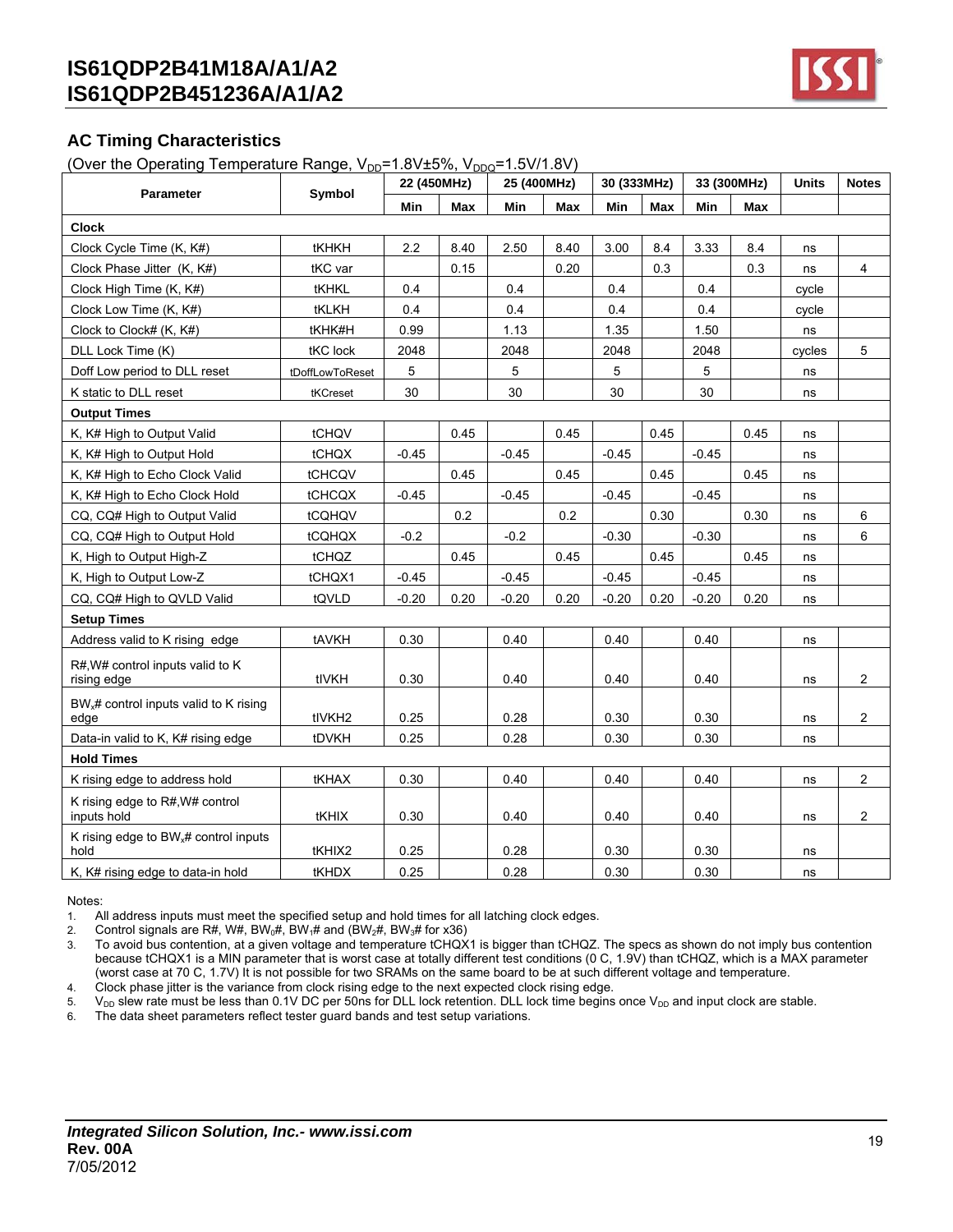

## **Read and Deselect Cycles Timing Diagram**



- 1. Q1-0 , Q1-1, Q1-2, and Q1-3 refer to the output from address A1, Internal burst counter will assign them separately.
- 2. Outputs are disabled one cycle after NOP.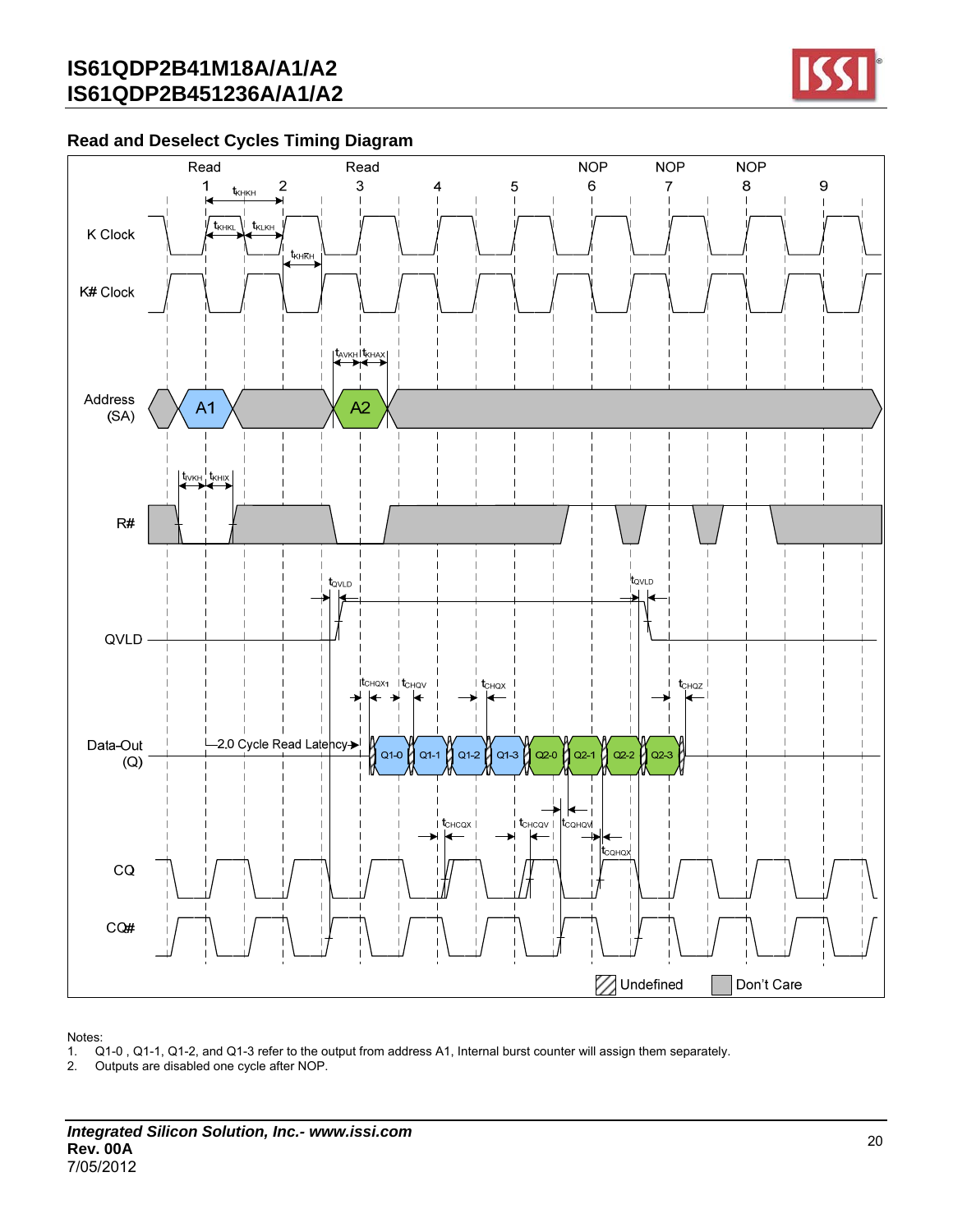

## **Write and NOP Timing Diagram**



- 1. D1-0, D1-1, D1-2, and D1-3 refer to the output from address A1, Internal burst counter will assign them separately.<br>2. B1-0 refers to all BWx# byte controls for D1-0. B1-1, B1-2, and B1-3 refer to all BWx# byte controls
- 2. B1-0 refers to all BWx# byte controls for D1-0. B1-1, B1-2, and B1-3 refer to all BWx# byte controls for D1-1, D1-2, and D1-3 respectively.
- 3. B2-0 refers to all BWx# byte controls for D2-0. B2-1, B2-2, and B2-3 refer to all BWx# byte controls for D2-1, D2-2, and D2-3 respectively.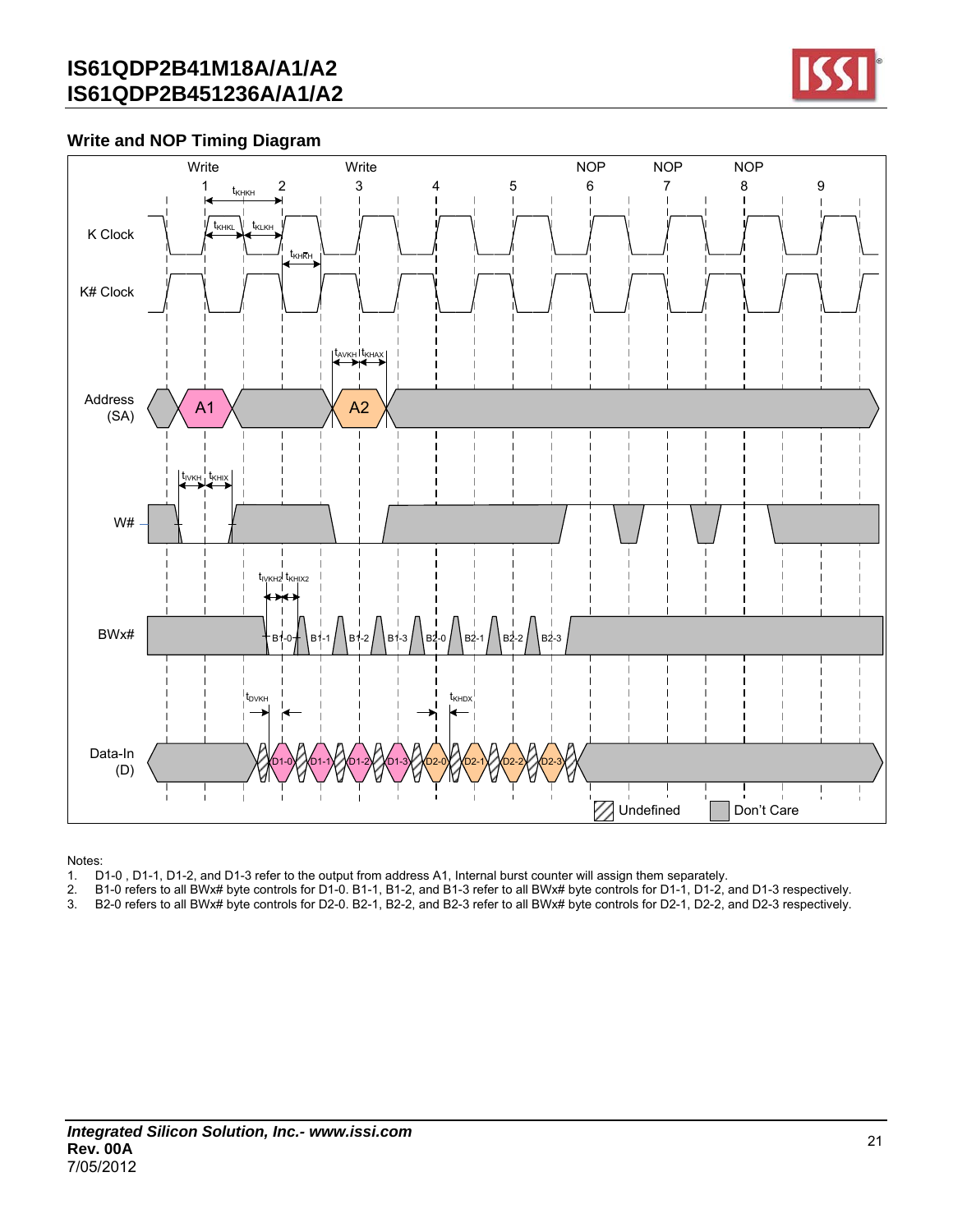

### **Read, Write, and NOP Timing Diagram**



- 1. If address A3 = A2, data Q3-0 = D2-0, data Q3-1 = D2-1, data Q3-2 = D2-2, data Q3-3 = D2-3. Write data is forwarded immediately as read results.
- 2. B1-0 refers to all BWx# byte controls for D1-0. B1-1, B1-2, and B1-3 refer to all BWx# byte controls for D1-1, D1-2, and D1-3 respectively.
- 3. B2-0 refers to all BWx# byte controls for D2-0. B2-1, B2-2, and B2-3 refer to all BWx# byte controls for D2-1, D2-2, and D2-3 respectively.
- 4. Outputs are disabled one cycle after a NOP.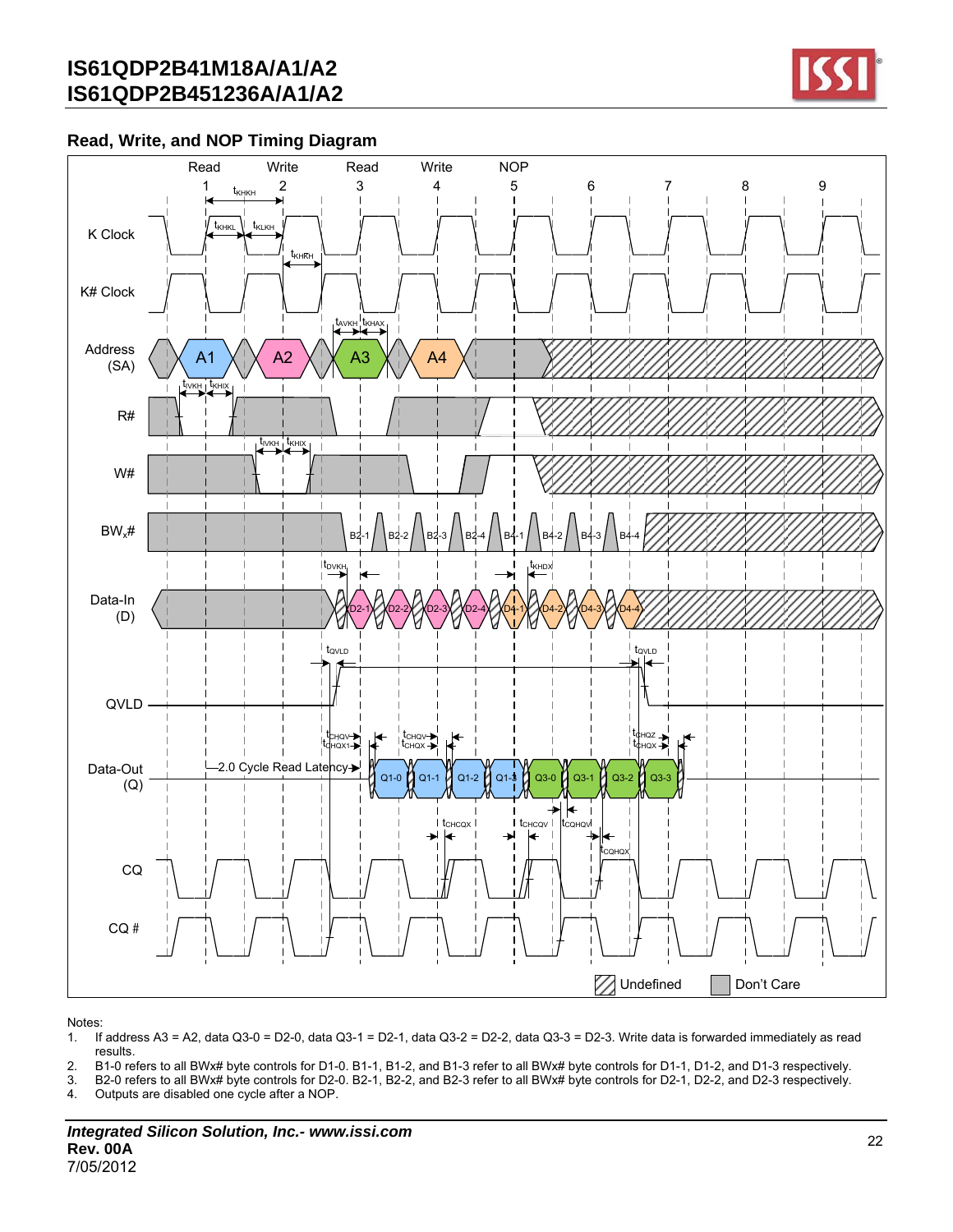

## **IEEE 1149.1 Serial Boundary Scan of JTAG**

These SRAMs incorporate a serial boundary scan Test Access Port (TAP) controller in 165 FBGA package. That is fully compliant with IEEE Standard 1149.1-2001. The TAP controller operates using standard 1.8 V interface logic levels.

### **Disabling the JTAG feature**

These SRAMs operate without using the JTAG feature. To disable the TAP controller, TCK must be tied Low (VSS) to prevent clocking of the device. TDI and TMS are internally pulled up and may be unconnected. They may alternatively be connected to VDD through a pull up resistor. TDO must be left unconnected. Upon power up, the device comes up in a reset state, which does not interfere with the operation of the device.

#### **Test Access Port Signal List: Test Clock (TCK)**

The test clock is to operate only TAP controller. All inputs are captured on the rising edge of TCK. All outputs are driven from the falling edge of TCK.

### **Test Mode Select (TMS)**

The TMS input is to set commands of the TAP controller and is sampled on the rising edge of TCK. This pin can be left unconnected at SRAM operation. The pin is pulled up internally to keep logic high level.

### **Test Data-In (TDI)**

The TDI pin is to receive serially input information into the instruction and data registers. It can be connected to the input of any of the registers. The register between TDI and TDO is chosen by the instruction that is loaded into the TAP instruction register. For information on loading the instruction register (Refer to the TAP Controller State Diagram). TDI is internally pulled up and can be unconnected at SRAM. TDI is connected to the most significant bit (MSB) on any register.

### **Test Data-Out (TDO)**

The TDO pin is to drive serially clock data out from the JTAG registers. The output is active, depending upon the current state of the TAP state machine (Refer to instruction codes). The output changes on the falling edge of TCK. TDO is connected to the least significant bit (LSB) of any register.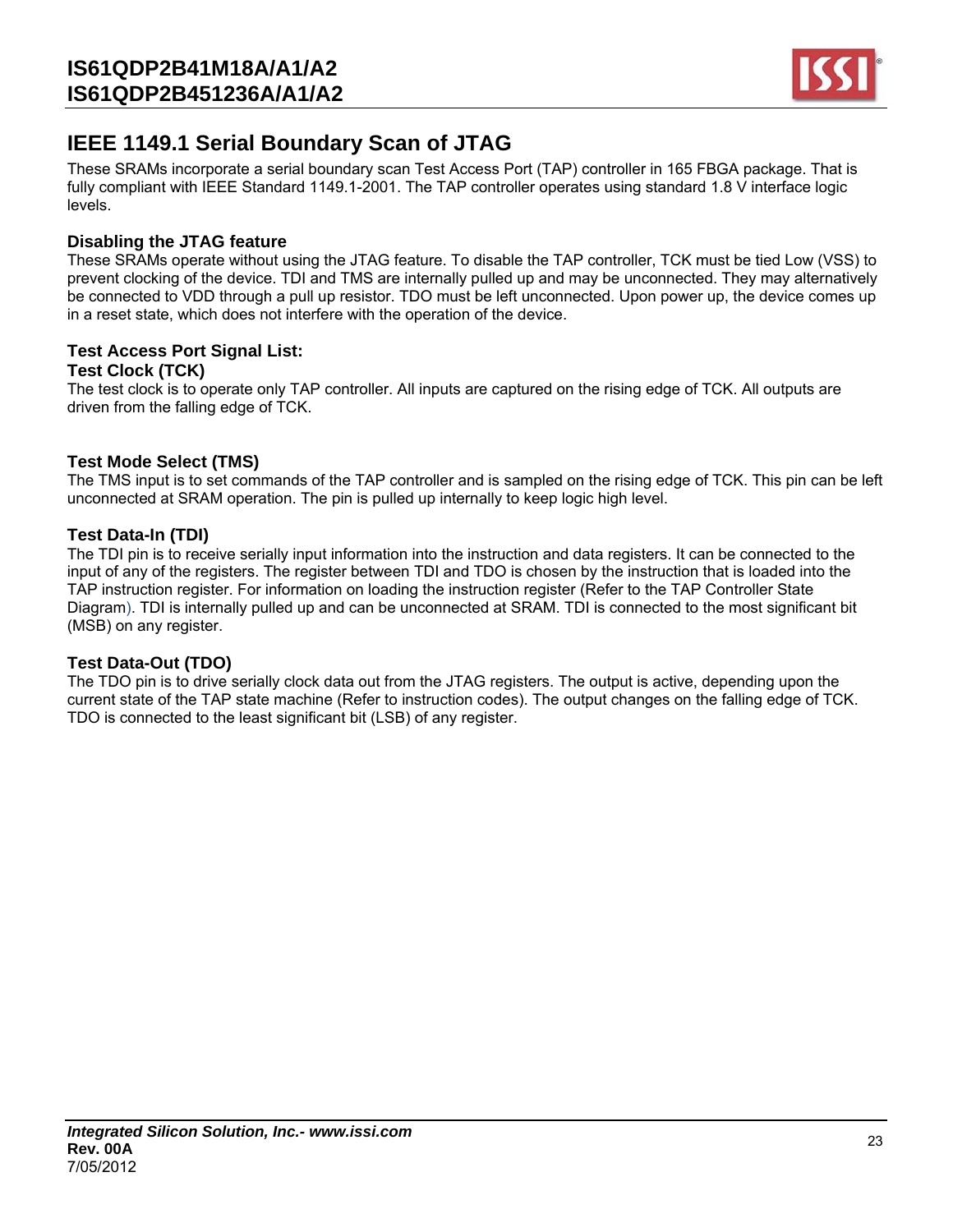## **TAP Controller State and Block Diagram**



### **TAP Controller State Machine**

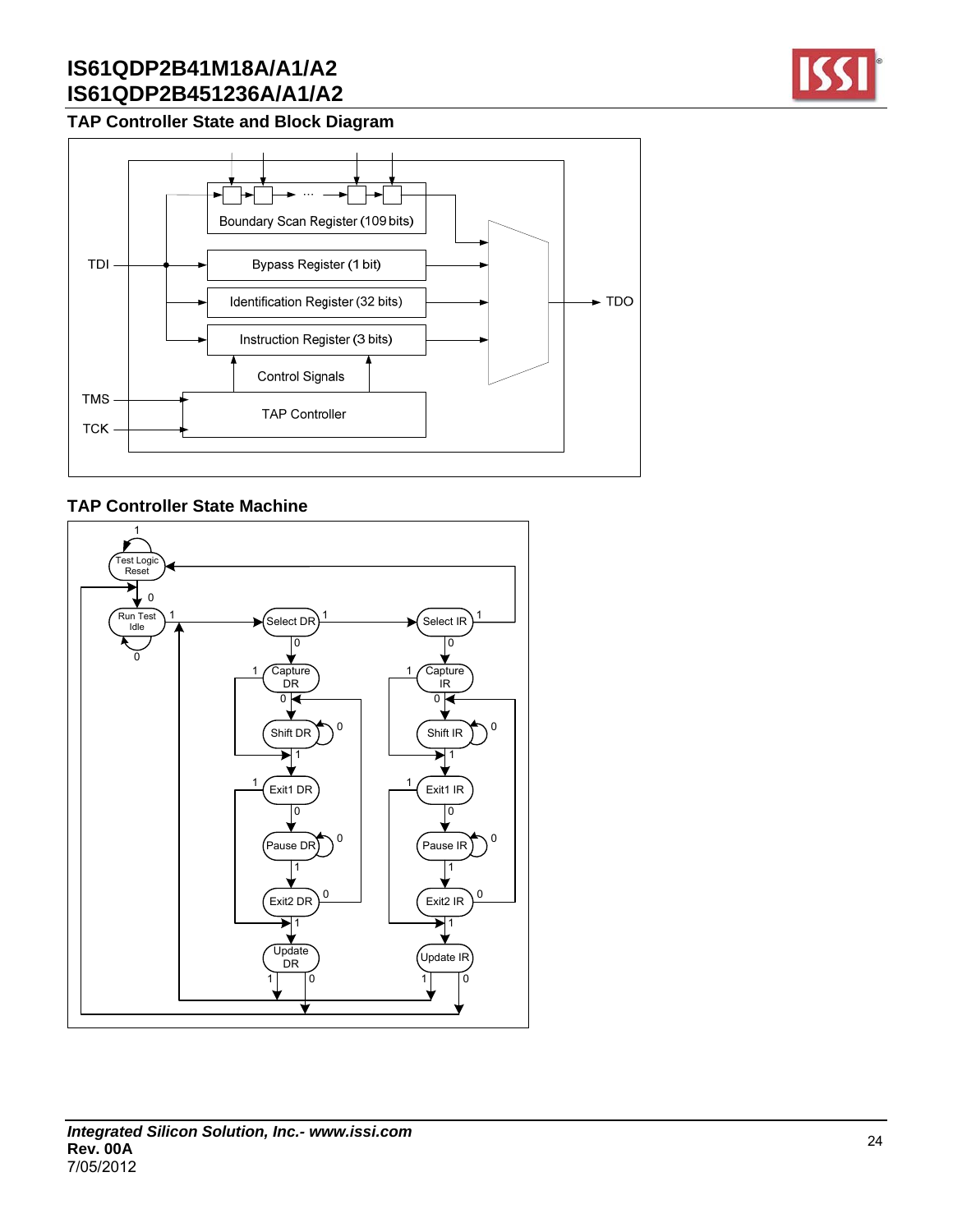

### **Performing a TAP Reset**

A Reset is performed by forcing TMS HIGH (VDD) for five rising edges of TCK. This Reset does not affect the operation of the SRAM and can be performed while the SRAM is operating. At power up, the TAP is reset internally to ensure that TDO comes up in a High Z state.

#### **TAP Registers**

Registers are connected between the TDI and TDO pins and allow data to be scanned into and out of the SRAM test circuitry. Only one register can be selected at a time through the instruction registers. Data is serially loaded into the TDI pin on the rising edge of TCK and output on the TDO pin on the falling edge of TCK.

#### **Instruction Register**

This register is loaded during the update-IR state of the TAP controller. Three-bit instructions can be serially loaded into the instruction register. At power-up, the instruction register is loaded with the IDCODE instruction. It is also loaded with the IDCODE instruction if the controller is placed in a reset state as described in the previous section. When the TAP controller is in the capture-IR state, the two LSBs are loaded with a binary "01" pattern to allow for fault isolation of the board-level serial test data path.

#### **Bypass Register**

The bypass register is a single-bit register that can be placed between the TDI and TDO balls. It is to skip certain chips without serial boundary scan. This allows data to be shifted through the SRAM with minimal delay. The bypass register is set LOW  $(V_{\rm SS})$  when the BYPASS instruction is executed.

#### **Boundary Scan Register**

The boundary scan register is connected to all the input and output balls on the SRAM. Several No Connected(NC) balls are also included in the scan register to reserve other product options. The boundary scan register is loaded with the contents of the SRAM input and output ring when the TAP controller is in the capture-DR state and is then placed between the TDI and TDO balls when the controller is moved to the shift-DR state. The EXTEST, SAMPLE/PRELOAD, and SAMPLE Z instructions can be used to capture the contents of the input and output ring. Each bit corresponds to one of the balls on the SRAM package. The MSB of the register is connected to TDI, and the LSB is connected to TDO.

#### **Identification (ID) Register**

The ID register is loaded with a vendor-specific, 32-bit code during the Capture-DR state when the IDCODE command is loaded in the instruction register. The IDCODE is hardwired into the SRAM and can be shifted out when the TAP controller is in the shift-DR state. The ID register has a vendor ID code and other information

#### **TAP Instruction Set**

TAP Instruction Set is available to set eight instructions with the three bit instruction register and all combinations are listed in the TAP Instruction Code Table. Three of listed instructions on this table are reserved and must not be used. Instructions are loaded serially into the TAP controller during the Shift-IR state when the instruction register is placed between TDI and TDO. To execute an instruction once it is shifted in, the TAP controller must be moved into the Update-IR state.

#### **IDCODE**

The IDCODE instruction causes a vendor-specific, 32-bit code to be loaded into the instruction register. It also places the instruction register between the TDI and TDO balls and allows the IDCODE to be shifted out of the device when the TAP controller enters the shift-DR state. The IDCODE instruction is loaded into the instruction register upon powerup or whenever the TAP controller is given a test logic reset state.

### **SAMPLE Z**

The SAMPLE Z instruction connects the boundary scan register between the TDI and TDO pins when the TAP controller is in a Shift-DR state. The SAMPLE Z command puts the output bus into a High Z state until the next command is supplied during the Update IR state.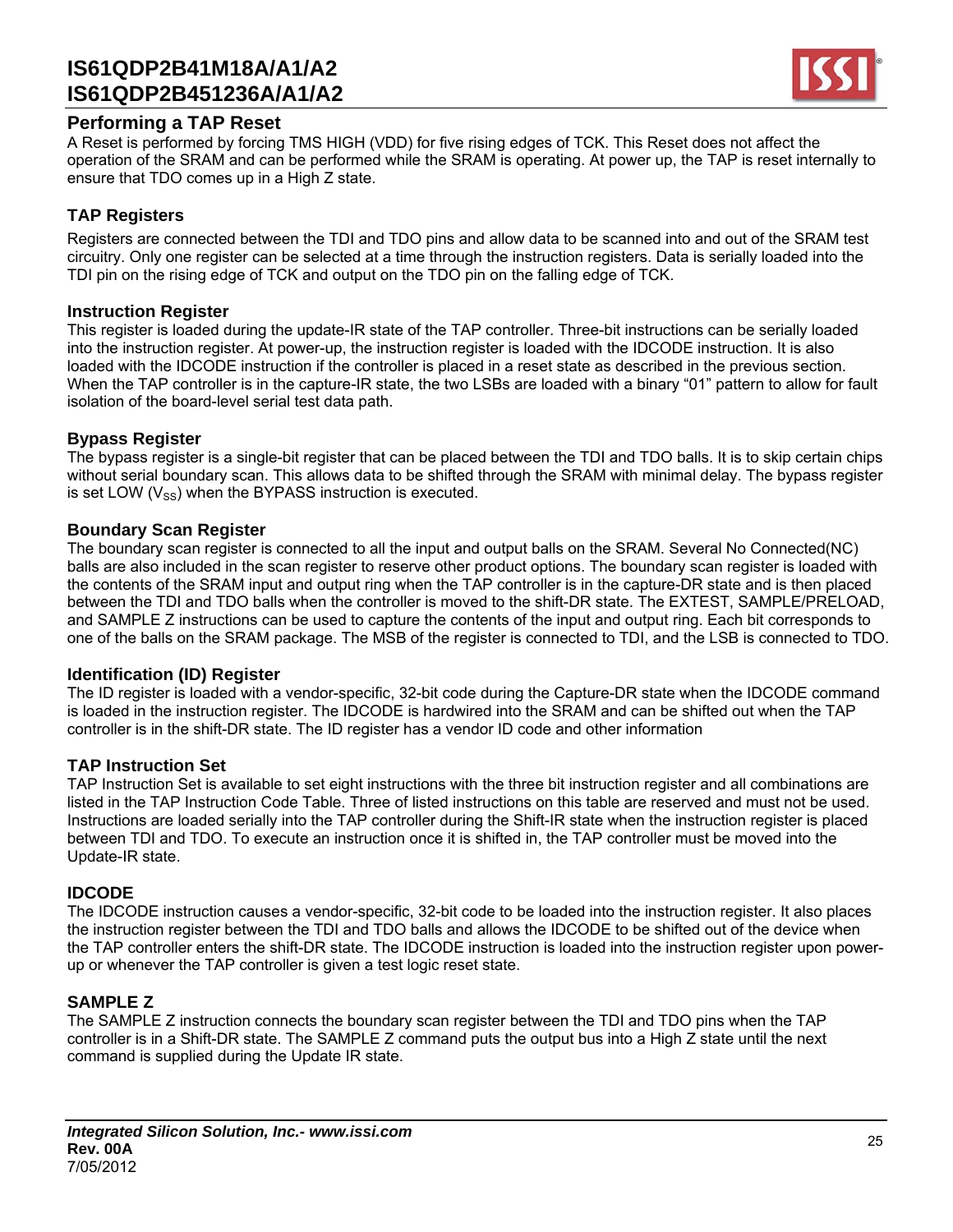

### **SAMPLE/PRELOAD**

SAMPLE/PRELOAD is a IEEE 1149.1 basic instruction which connects the boundary scan register between the TDI and TDO pins when the TAP controller is in a Shift-DR state.. A snapshot of data on the inputs and output balls is captured in the boundary scan register when the TAP controller is in a Shift-DR state. The user must be aware that the TAP controller clock can only operate at a frequency up to 20 MHz, while the SRAM clock operates significantly faster. Because there is a large difference between the clock frequencies, it is possible that during the capture-DR state, an input or output will undergo a transition. The TAP may then try to capture a signal while in transition. This will not harm the device, but there is no guarantee as to the value that will be captured. Repeatable results may not be possible. To ensure that the boundary scan register will capture the correct value of a signal, the SRAM signal must be stabilized long enough to meet the TAP controller's capture setup plus hold time. The SRAM clock input might not be captured correctly if there is no way in a design to stop (or slow) the clock during a SAMPLE/ PRELOAD instruction. If this is an issue, it is still possible to capture all other signals and simply ignore the value of the CK and CK# captured in the boundary scan register. Once the data is captured, it is possible to shift out the data by putting the TAP into the shift-DR state. This places the boundary scan register between the TDI and TDO balls.

PRELOAD places an initial data pattern at the latched parallel outputs of the boundary scan register cells before the selection of another boundary scan test operation. The shifting of data for the SAMPLE and PRELOAD phases can occur concurrently when required, that is, while the data captured is shifted out, the preloaded data can be shifted in.

#### **BYPASS**

When the BYPASS instruction is loaded in the instruction register and the TAP is placed in a shift-DR state, the bypass register is placed between TDI and TDO. The advantage of the BYPASS instruction is that it shortens the boundary scan path when multiple devices are connected together on a board.

#### **PRIVATE**

Do not use these instructions. They are reserved for future use and engineering mode.

#### **EXTEST**

The EXTEST instruction drives the preloaded data out through the system output pins. This instruction also connects the boundary scan register for serial access between the TDI and TDO in the Shift-DR controller state. IEEE Standard 1149.1 mandates that the TAP controller be able to put the output bus into a tri-state mode. The boundary scan register has a special bit located at bit #109. When this scan cell, called the "EXTEST output bus tri-state," is latched into the preload register during the Update-DR state in the TAP controller, it directly controls the state of the output (Qbus) pins, when the EXTEST is entered as the current instruction. When HIGH, it enables the output buffers to drive the output bus. When LOW, this bit places the output bus into a High Z condition. This bit can be set by entering the SAMPLE/PRELOAD or EXTEST command, and then shifting the desired bit into that cell during the Shift-DR state. During Update-DR, the value loaded into that shift-register cell latches into the preload register. When the EXTEST instruction is entered, this bit directly controls the output Q-bus pins. Note that this bit is pre-set LOW to enable the output when the device is powered up, and also when the TAP controller is in the Test-Logic-Reset state.

### **JTAG DC Operating Characteristics**

(Over the Operating Temperature Range,  $V_{DD}=1.8V\pm5\%$ )

| ، - ب                       |                  |        |                          |              |                         |
|-----------------------------|------------------|--------|--------------------------|--------------|-------------------------|
| <b>Parameter</b>            | Symbol           | Min    | <b>Max</b>               | <b>Units</b> | <b>Notes</b>            |
| JTAG Input High Voltage     | $V_{I H1}$       | 1.3    | $V_{DD}$ +0.3            | V            |                         |
| JTAG Input Low Voltage      | $V_{IL1}$        | $-0.3$ | 0.5                      | V            |                         |
| JTAG Output High Voltage    | $V_{OH1}$        | 1.4    | $\overline{\phantom{0}}$ | v            | $ I_{OH1} =2mA$         |
| JTAG Output Low Voltage     | $V_{OL1}$        |        | 0.4                      |              | $IOL1=2mA$              |
| JTAG Output High Voltage    | V <sub>OH2</sub> | 1.6    | $\overline{\phantom{0}}$ | V            | $ I_{OH2} $ =100uA      |
| JTAG Output Low Voltage     | $V_{OL2}$        |        | 0.2                      | V            | $IOL2=100uA$            |
| JTAG Input Leakage Current  | <b>I</b> LIJTAG  | $-100$ | $+100$                   | uA           | $0 \leq$ Vin $\leq$ VDD |
| JTAG Output Leakage Current | <b>ILOJTAG</b>   | -5     | $+5$                     | uA           | $0 \le$ Vout $\le$ VDD  |
| Notes:                      |                  |        |                          |              |                         |

1. All voltages referenced to VSS (GND); All JTAG inputs and outputs are LVTTL-compatible.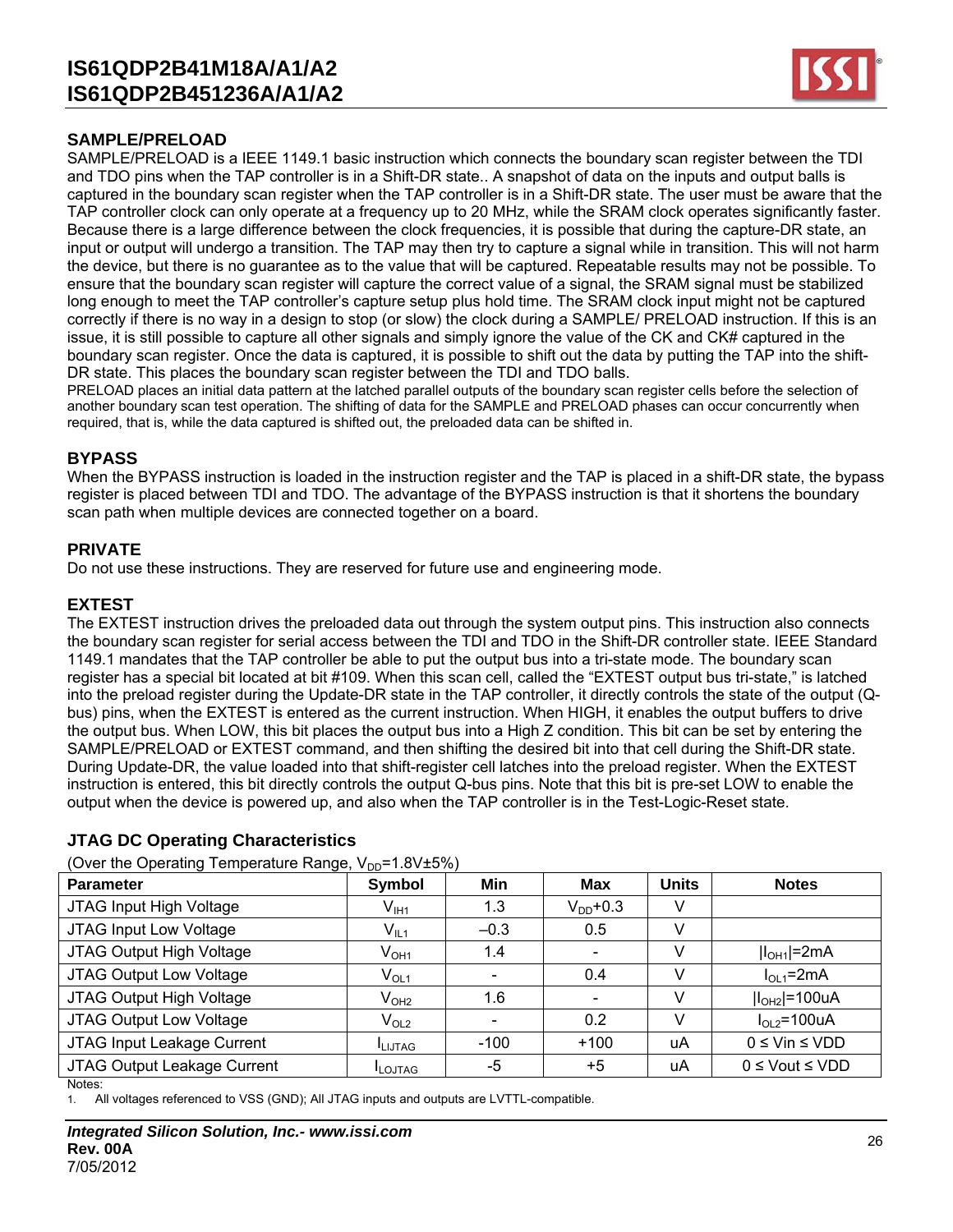

### **JTAG AC Test Conditions**

(Over the Operating Temperature Range,  $V_{DD}$ =1.8V±5%,  $V_{DDQ}$ =1.5V/1.8V)

| <b>Parameter</b>                        | <b>Symbol</b>              | <b>Conditions</b> | <b>Units</b> |
|-----------------------------------------|----------------------------|-------------------|--------------|
| Input Pulse High Level                  | $V_{\text{I}H1}$           | 1.3               |              |
| Input Pulse Low Level                   | $V_{IL1}$                  | 0.5               |              |
| Input Rise Time                         | $\mathsf{T}_{\mathsf{R1}}$ | 1.0               | ns           |
| Input Fall Time                         | $\mathsf{F}$ 1             | 1.0               | ns           |
| Input and Output Timing Reference Level |                            | 0.9               |              |

### **JTAG AC Characteristics**

(Over the Operating Temperature Range,  $V_{DD}=1.8V\pm5\%$ ,  $V_{DDQ}=1.5V/1.8V$ )

| <b>Parameter</b>         | Symbol                                | Min | <b>Max</b> | <b>Units</b> |
|--------------------------|---------------------------------------|-----|------------|--------------|
| TCK cycle time           | $t_{\scriptscriptstyle{\text{THTH}}}$ | 50  |            | ns           |
| TCK high pulse width     | $t_{THTL}$                            | 20  |            | ns           |
| TCK low pulse width      | $t_{\text{TLTH}}$                     | 20  |            | ns           |
| <b>TMS Setup</b>         | $t_{MVTH}$                            | 5   |            | ns           |
| <b>TMS Hold</b>          | $t_{THMX}$                            | 5   |            | ns           |
| <b>TDI Setup</b>         | $t_{\text{DVTH}}$                     | 5   |            | ns           |
| <b>TDI Hold</b>          | $t_{THDX}$                            | 5   |            | ns           |
| Capture Setup            | $t_{\text{CVTH}}$                     | 5   |            | ns           |
| Capture Hold             | $t_{THCX}$                            | 5   |            | ns           |
| TCK Low to Valid Data*   | $t_{\text{TLOV}}$                     |     | 10         | ns           |
| TCK Low to Invalid Data* | $t_{\text{TLQX}}$                     | 0   |            | ns           |

Note: See *AC Test Loading(c)*

### **JTAG Timing Diagram**

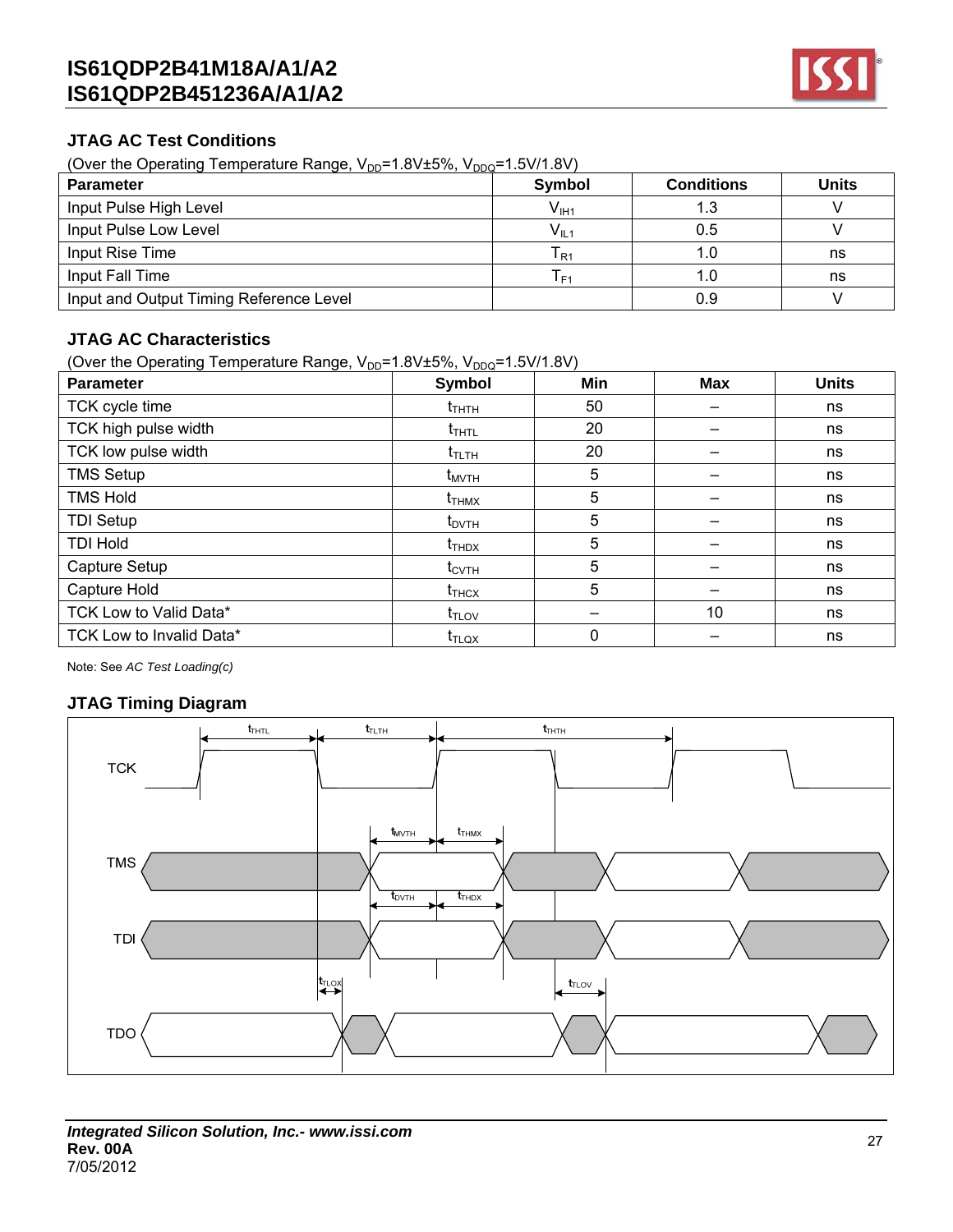

### **Instruction Set**

| Code | <b>Instruction</b> | <b>TDO Output</b>              |
|------|--------------------|--------------------------------|
| 000  | <b>EXTEST</b>      | <b>Boundary Scan Register</b>  |
| 001  | <b>IDCODE</b>      | 32-bit Identification Register |
| 010  | SAMPLE-Z           | <b>Boundary Scan Register</b>  |
| 011  | <b>PRIVATE</b>     | Do Not Use                     |
| 100  | SAMPLE(/PRELOAD)   | <b>Boundary Scan Register</b>  |
| 101  | <b>PRIVATE</b>     | Do Not Use                     |
| 110  | <b>PRIVATE</b>     | Do Not Use                     |
| 111  | <b>BYPASS</b>      | <b>Bypass Register</b>         |

### **ID Register Definition**

| <b>Revision Number (31:29)</b> | <b>Part Configuration (28:12)</b> | Vendor ID Code (11:1) | Start Bit (0) |
|--------------------------------|-----------------------------------|-----------------------|---------------|
| 000                            | 0TDEF0WX01PQLBTS0                 | 00011010101           |               |

### **Part Configuration Definition:**

- 1. DEF = 001 for 18Mb, 010 for 36Mb, 011 for 72Mb
- 2. WX = 11 for x36, 10 for x18
- 3. P = 1 for II+(QUAD-P/DDR-IIP), 0 for II(QUAD/DDR-II)
- 4.  $Q = 1$  for  $QUAD$ , 0 for DDR-II
- 5.  $L = 1$  for RL=2.5, 0 for RL≠2.5
- 6.  $B = 1$  for burst of 4, 0 for burst of 2
- 7. S = 1 for Separate I/O, 0 for Common I/O
- 8. T = 1 for ODT option, 0 for No ODT option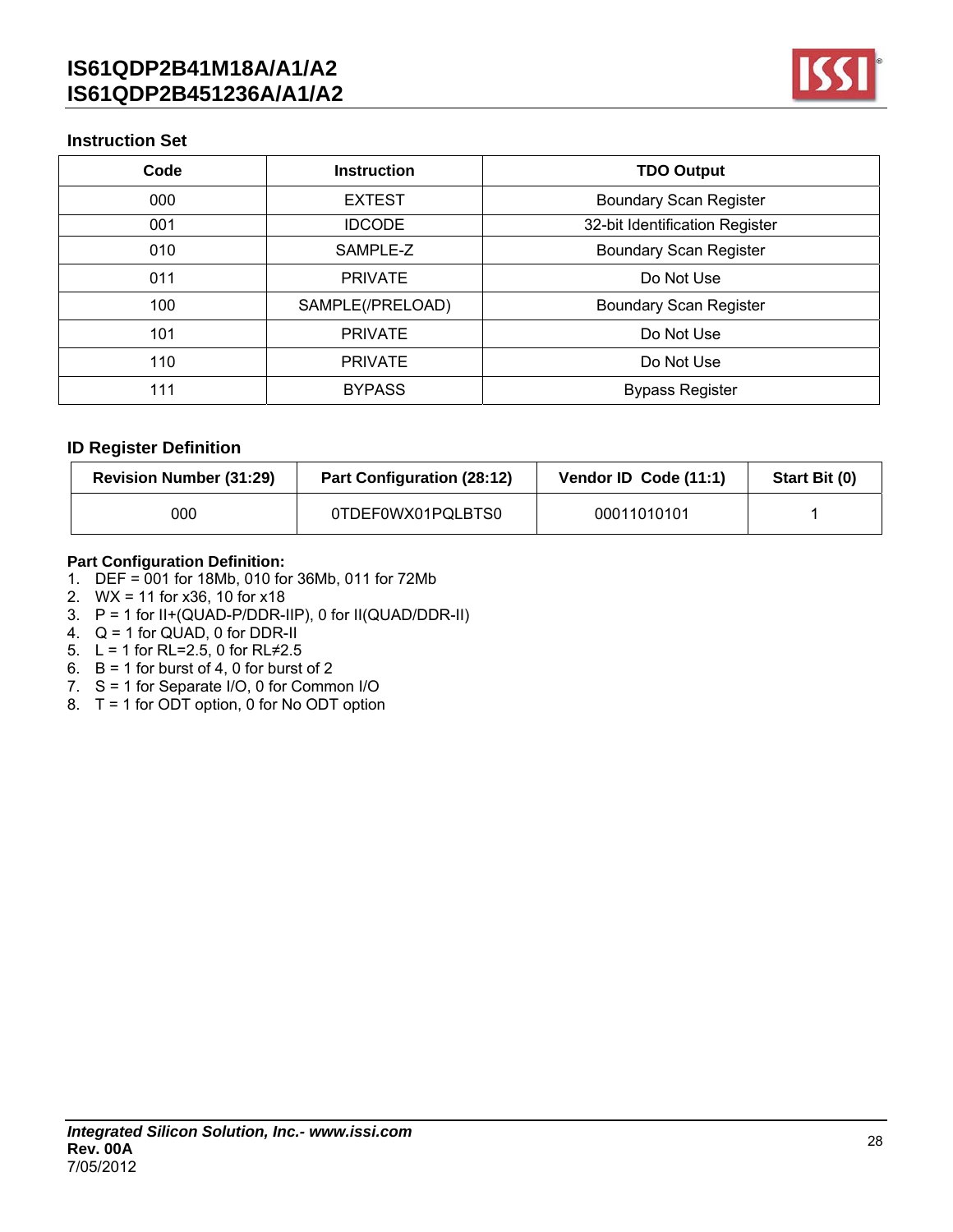

## **Boundary Scan Exit Order**

| <b>ORDER</b>    | Pin ID     |  |  |
|-----------------|------------|--|--|
| 1               | 6R         |  |  |
| $\overline{c}$  | 6P         |  |  |
| 3               | 6N         |  |  |
| 4               | 7P         |  |  |
| 5               | 7N         |  |  |
| 6               | 7R         |  |  |
| $\overline{7}$  | 8R         |  |  |
| 8               | 8P         |  |  |
| 9               | 9R         |  |  |
| 10              | 11P        |  |  |
| 11              | 10P        |  |  |
| 12              | <b>10N</b> |  |  |
| 13              | 9P         |  |  |
| 14              | 10M        |  |  |
| 15              | <b>11N</b> |  |  |
| 16              | <b>9M</b>  |  |  |
| 17              | 9N         |  |  |
| 18              | 11L        |  |  |
| 19              | 11M        |  |  |
| 20              | 9L         |  |  |
| 21              | 10L        |  |  |
| 22              | 11K        |  |  |
| $\overline{23}$ | 10K        |  |  |
| 24              | 9J         |  |  |
| 25              | 9K         |  |  |
| $\frac{26}{5}$  | 10J        |  |  |
| 27              | 11J        |  |  |
| 28              | 11H        |  |  |
| $\frac{29}{1}$  | 10G        |  |  |
| 30              | 9G         |  |  |
| 31              | 11F        |  |  |
| 32              | 11G        |  |  |
| 33              | 9F         |  |  |
| 34              | 10F        |  |  |
| 35              | 11E        |  |  |
| 36              | 10E        |  |  |

| <b>ORDER</b>            | Pin ID     | <b>ORDER</b> | Pin ID     | <b>ORDER</b> | Pin ID         |
|-------------------------|------------|--------------|------------|--------------|----------------|
| $\mathbf 1$             | 6R         | 37           | 10D        | 73           | 2C             |
| $\mathbf 2$             | 6P         | 38           | 9E         | 74           | 3E             |
| 3                       | 6N         | 39           | 10C        | 75           | 2D             |
| $\overline{\mathbf{4}}$ | 7P         | 40           | 11D        | 76           | 2E             |
| $\sqrt{5}$              | 7N         | 41           | 9C         | 77           | 1E             |
| $\,6$                   | $7{\sf R}$ | 42           | 9D         | 78           | 2F             |
| $\overline{7}$          | 8R         | 43           | 11B        | 79           | 3F             |
| 8                       | 8P         | 44           | <b>11C</b> | 80           | 1G             |
| $\boldsymbol{9}$        | 9R         | 45           | 9B         | 81           | 1F             |
| 10                      | <b>11P</b> | 46           | 10B        | 82           | 3G             |
| 11                      | 10P        | 47           | <b>11A</b> | 83           | 2G             |
| 12                      | <b>10N</b> | 48           | 10A        | 84           | 1H             |
| 13                      | 9P         | 49           | <b>9A</b>  | 85           | 1J             |
| 14                      | 10M        | 50           | 8B         | 86           | 2J             |
| 15                      | <b>11N</b> | 51           | 7C         | 87           | 3K             |
| 16                      | <b>9M</b>  | 52           | 6C         | 88           | 3J             |
| 17                      | <b>9N</b>  | 53           | 8A         | 89           | 2K             |
| 18                      | 11L        | 54           | 7A         | 90           | 1K             |
| 19                      | <b>11M</b> | 55           | 7B         | 91           | 2L             |
| 20                      | 9L         | 56           | 6B         | 92           | 3L             |
| 21                      | 10L        | 57           | 6A         | 93           | 1M             |
| 22                      | 11K        | 58           | 5B         | 94           | 1L             |
| 23                      | 10K        | 59           | 5A         | 95           | 3N             |
| 24                      | 9J         | 60           | 4A         | 96           | 3M             |
| 25                      | 9K         | 61           | 5C         | 97           | 1 <sub>N</sub> |
| 26                      | 10J        | 62           | 4B         | 98           | 2M             |
| 27                      | 11J        | 63           | 3A         | 99           | 3P             |
| 28                      | 11H        | 64           | 2A         | 100          | 2N             |
| 29                      | 10G        | 65           | 1A         | 101          | 2P             |
| 30                      | 9G         | 66           | 2B         | 102          | 1P             |
| 31                      | 11F        | 67           | 3B         | 103          | 3R             |
| 32                      | 11G        | 68           | 1C         | 104          | 4R             |
| 33                      | 9F         | 69           | 1B         | 105          | 4P             |
| 34                      | 10F        | 70           | 3D         | 106          | 5P             |
| 35                      | <b>11E</b> | 71           | 3C         | 107          | 5N             |
| 36                      | 10E        | 72           | 1D         | 108          | 5R             |

| <b>DER</b>                  | Pin ID     | <b>ORDER</b> | Pin ID          | <b>ORDER</b> | Pin ID         |
|-----------------------------|------------|--------------|-----------------|--------------|----------------|
|                             | 6R         | 37           | 10 <sub>D</sub> | 73           | 2C             |
|                             | 6P         | 38           | 9E              | 74           | 3E             |
|                             | 6N         | 39           | 10C             | 75           | 2D             |
|                             | 7P         | 40           | 11D             | 76           | 2E             |
|                             | 7N         | 41           | 9C              | 77           | 1E             |
|                             | 7R         | 42           | 9D              | 78           | 2F             |
|                             | 8R         | 43           | 11B             | 79           | 3F             |
|                             | 8P         | 44           | <b>11C</b>      | 80           | 1G             |
|                             | 9R         | 45           | $9\mathsf{B}$   | 81           | 1F             |
| 0                           | <b>11P</b> | 46           | 10B             | 82           | 3G             |
| $\mathbf 1$                 | <b>10P</b> | 47           | <b>11A</b>      | 83           | 2G             |
| $\overline{2}$              | 10N        | 48           | 10A             | 84           | 1H             |
| $\overline{3}$              | 9P         | 49           | <b>9A</b>       | 85           | 1J             |
| 4                           | <b>10M</b> | 50           | 8B              | 86           | 2J             |
| 5                           | <b>11N</b> | 51           | 7C              | 87           | 3K             |
| $\overline{6}$              | <b>9M</b>  | 52           | 6C              | 88           | 3J             |
| $\overline{7}$              | <b>9N</b>  | 53           | 8A              | 89           | 2K             |
| 8                           | 11L        | 54           | 7A              | 90           | 1K             |
| 9                           | <b>11M</b> | 55           | 7B              | 91           | 2L             |
| 0                           | 9L         | 56           | 6B              | 92           | 3L             |
| 1                           | 10L        | 57           | 6A              | 93           | 1M             |
| $\overline{c}$              | 11K        | 58           | 5B              | 94           | 1L             |
| <u>3</u>                    | 10K        | 59           | 5A              | 95           | 3N             |
|                             | 9J         | 60           | 4A              | 96           | 3M             |
| $\frac{4}{5}$               | 9K         | 61           | 5C              | 97           | 1 <sub>N</sub> |
| $\frac{6}{7}$               | 10J        | 62           | 4B              | 98           | 2M             |
|                             | 11J        | 63           | 3A              | 99           | 3P             |
|                             | 11H        | 64           | 2A              | 100          | 2N             |
|                             | 10G        | 65           | 1A              | 101          | 2P             |
| $\frac{8}{9}$ $\frac{0}{1}$ | 9G         | 66           | 2B              | 102          | 1P             |
|                             | 11F        | 67           | 3B              | 103          | 3R             |
|                             | 11G        | 68           | 1C              | 104          | 4R             |
| $\frac{2}{3}$               | 9F         | 69           | 1B              | 105          | 4P             |
|                             | 10F        | 70           | 3D              | 106          | 5P             |
| 5                           | 11E        | 71           | 3C              | 107          | 5N             |
| 6                           | 10E        | 72           | 1D              | 108          | 5R             |
|                             |            |              |                 | 109          | Internal       |

Notes:

1. NC pins as defined on the **FBGA Ball Assignments** are read as "don't cares".

2. State of internal pin (#109) is loaded via JTAG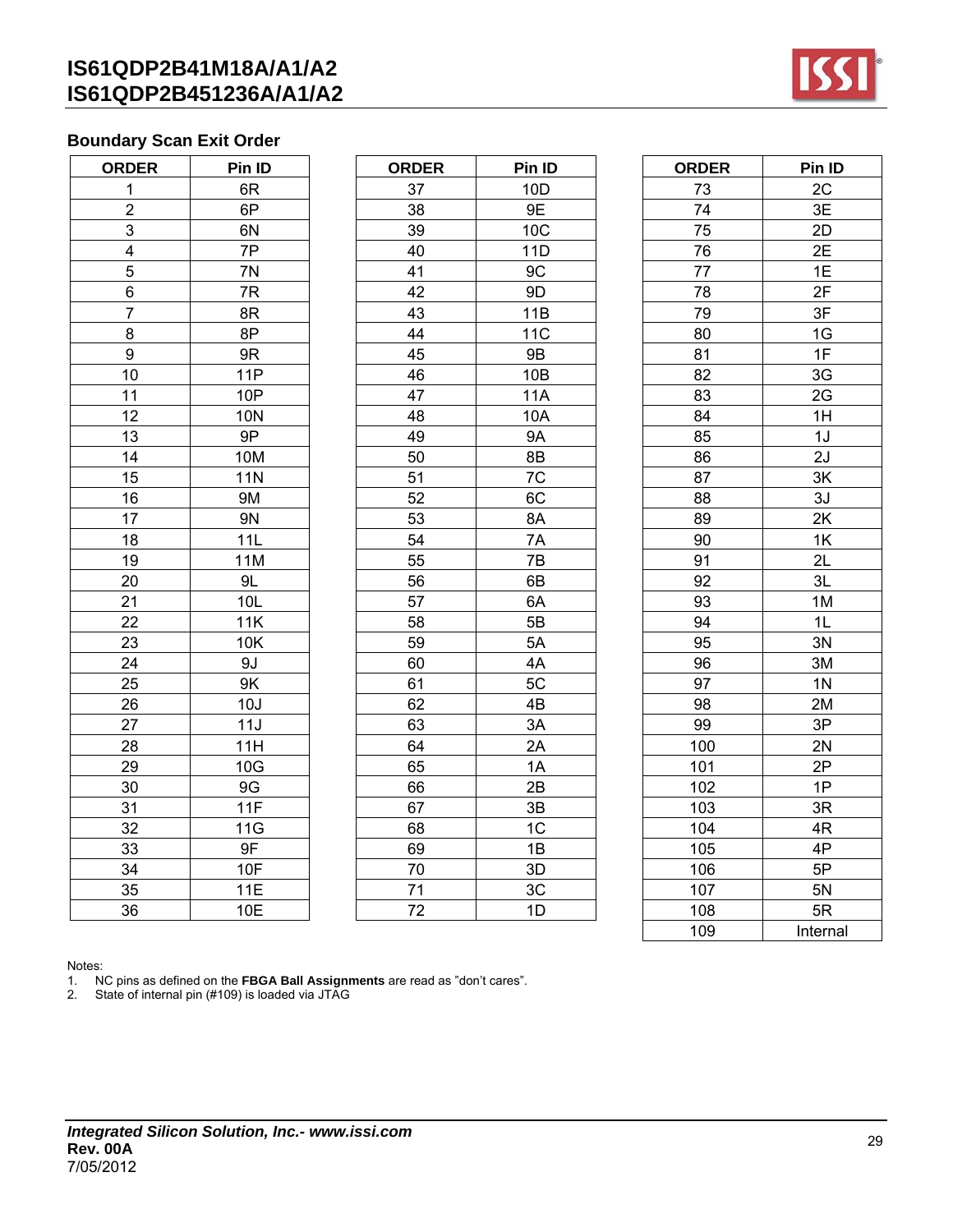

# **Ordering Information**

## **Commercial Range: 0°C to +70°C**

| <b>Speed</b> | <b>Order Part No.</b>   | Organization | Package                        |
|--------------|-------------------------|--------------|--------------------------------|
| 450MHz       | IS61QDP2B451236A-450M3  | 512Kx36      | 165 FBGA (15x17 mm)            |
|              | IS61QDP2B451236A-450M3L | 512Kx36      | 165 FBGA (15x17 mm), lead free |
|              | IS61QDP2B41M18A-450M3   | 1Mx18        | 165 FBGA (15x17 mm)            |
|              | IS61QDP2B41M18A-450M3L  | 1Mx18        | 165 FBGA (15x17 mm), lead free |
| 400MHz       | IS61QDP2B451236A-400M3  | 512Kx36      | 165 FBGA (15x17 mm)            |
|              | IS61QDP2B451236A-400M3L | 512Kx36      | 165 FBGA (15x17 mm), lead free |
|              | IS61QDP2B41M18A-400M3   | 1Mx18        | 165 FBGA (15x17 mm)            |
|              | IS61QDP2B41M18A-400M3L  | 1Mx18        | 165 FBGA (15x17 mm), lead free |
| 333MHz       | IS61QDP2B451236A-333M3  | 512Kx36      | 165 FBGA (15x17 mm)            |
|              | IS61QDP2B451236A-333M3L | 512Kx36      | 165 FBGA (15x17 mm), lead free |
|              | IS61QDP2B41M18A-333M3   | 1Mx18        | 165 FBGA (15x17 mm)            |
|              | IS61QDP2B41M18A-333M3L  | 1Mx18        | 165 FBGA (15x17 mm), lead free |
| 300MHz       | IS61QDP2B451236A-300M3  | 512Kx36      | 165 FBGA (15x17 mm)            |
|              | IS61QDP2B451236A-300M3L | 512Kx36      | 165 FBGA (15x17 mm), lead free |
|              | IS61QDP2B41M18A-300M3   | 1Mx18        | 165 FBGA (15x17 mm)            |
|              | IS61QDP2B41M18A-300M3L  | 1Mx18        | 165 FBGA (15x17 mm), lead free |

## **Commercial Range: 0°C to +70°C**

| <b>Speed</b> | Order Part No.          | Organization | Package                        |
|--------------|-------------------------|--------------|--------------------------------|
| 450MHz       | IS61QDP2B451236A-450B4  | 512Kx36      | 165 FBGA (13x15 mm)            |
|              | IS61QDP2B451236A-450B4L | 512Kx36      | 165 FBGA (13x15 mm), lead free |
|              | IS61QDP2B41M18A-450B4   | 1Mx18        | 165 FBGA (13x15 mm)            |
|              | IS61QDP2B41M18A-450B4L  | 1Mx18        | 165 FBGA (13x15 mm), lead free |
| 400MHz       | IS61QDP2B451236A-400B4  | 512Kx36      | 165 FBGA (13x15 mm)            |
|              | IS61QDP2B451236A-400B4L | 512Kx36      | 165 FBGA (13x15 mm), lead free |
|              | IS61QDP2B41M18A-400B4   | 1Mx18        | 165 FBGA (13x15 mm)            |
|              | IS61QDP2B41M18A-400B4L  | 1Mx18        | 165 FBGA (13x15 mm), lead free |
| 333MHz       | IS61QDP2B451236A-333B4  | 512Kx36      | 165 FBGA (13x15 mm)            |
|              | IS61QDP2B451236A-333B4L | 512Kx36      | 165 FBGA (13x15 mm), lead free |
|              | IS61QDP2B41M18A-333B4   | 1Mx18        | 165 FBGA (13x15 mm)            |
|              | IS61QDP2B41M18A-333B4L  | 1Mx18        | 165 FBGA (13x15 mm), lead free |
| 300MHz       | IS61QDP2B451236A-300B4  | 512Kx36      | 165 FBGA (13x15 mm)            |
|              | IS61QDP2B451236A-300B4L | 512Kx36      | 165 FBGA (13x15 mm), lead free |
|              | IS61QDP2B41M18A-300B4   | 1Mx18        | 165 FBGA (13x15 mm)            |
|              | IS61QDP2B41M18A-300B4L  | 1Mx18        | 165 FBGA (13x15 mm), lead free |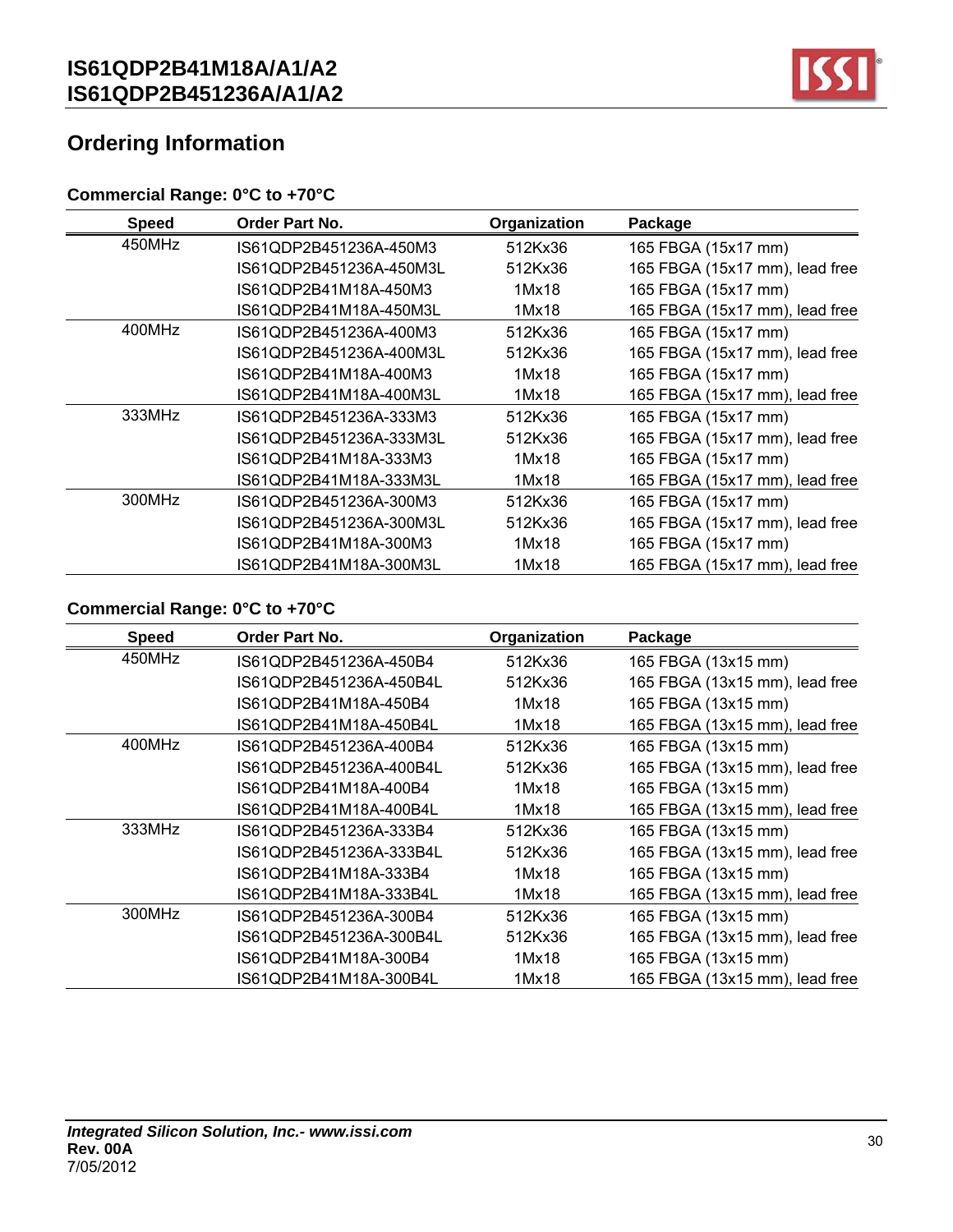

## **Industrial Range: -40°C to +85 °C**

| <b>Speed</b> | Order Part No.           | Organization | Package                        |
|--------------|--------------------------|--------------|--------------------------------|
| 450MHz       | IS61QDP2B451236A-450M3L  | 512Kx36      | 165 FBGA (15x17 mm)            |
|              | IS61QDP2B451236A-450M3LI | 512Kx36      | 165 FBGA (15x17 mm), lead free |
|              | IS61QDP2B41M18A-450M3I   | 1Mx18        | 165 FBGA (15x17 mm)            |
|              | IS61QDP2B41M18A-450M3LI  | 1Mx18        | 165 FBGA (15x17 mm), lead free |
| 400MHz       | IS61QDP2B451236A-400M3I  | 512Kx36      | 165 FBGA (15x17 mm)            |
|              | IS61QDP2B451236A-400M3LI | 512Kx36      | 165 FBGA (15x17 mm), lead free |
|              | IS61QDP2B41M18A-400M3I   | 1Mx18        | 165 FBGA (15x17 mm)            |
|              | IS61QDP2B41M18A-400M3LI  | 1Mx18        | 165 FBGA (15x17 mm), lead free |
| 333MHz       | IS61QDP2B451236A-333M3I  | 512Kx36      | 165 FBGA (15x17 mm)            |
|              | IS61QDP2B451236A-333M3LI | 512Kx36      | 165 FBGA (15x17 mm), lead free |
|              | IS61QDP2B41M18A-333M3I   | 1Mx18        | 165 FBGA (15x17 mm)            |
|              | IS61QDP2B41M18A-333M3LI  | 1Mx18        | 165 FBGA (15x17 mm), lead free |
| 300MHz       | IS61QDP2B451236A-300M3I  | 512Kx36      | 165 FBGA (15x17 mm)            |
|              | IS61QDP2B451236A-300M3LI | 512Kx36      | 165 FBGA (15x17 mm), lead free |
|              | IS61QDP2B41M18A-300M3I   | 1Mx18        | 165 FBGA (15x17 mm)            |
|              | IS61QDP2B41M18A-300M3LI  | 1Mx18        | 165 FBGA (15x17 mm), lead free |

## **Industrial Range: -40°C to +85 °C**

| <b>Speed</b> | Order Part No.           | Organization | Package                        |
|--------------|--------------------------|--------------|--------------------------------|
| 450MHz       | IS61QDP2B451236A-450B4I  | 512Kx36      | 165 FBGA (13x15 mm)            |
|              | IS61QDP2B451236A-450B4LI | 512Kx36      | 165 FBGA (13x15 mm), lead free |
|              | IS61QDP2B41M18A-450B4I   | 1Mx18        | 165 FBGA (13x15 mm)            |
|              | IS61QDP2B41M18A-450B4LI  | 1Mx18        | 165 FBGA (13x15 mm), lead free |
| 400MHz       | IS61QDP2B451236A-400B4I  | 512Kx36      | 165 FBGA (13x15 mm)            |
|              | IS61QDP2B451236A-400B4LI | 512Kx36      | 165 FBGA (13x15 mm), lead free |
|              | IS61QDP2B41M18A-400B4I   | 1Mx18        | 165 FBGA (13x15 mm)            |
|              | IS61QDP2B41M18A-400B4LI  | 1Mx18        | 165 FBGA (13x15 mm), lead free |
| 333MHz       | IS61QDP2B451236A-333B4I  | 512Kx36      | 165 FBGA (13x15 mm)            |
|              | IS61QDP2B451236A-333B4LI | 512Kx36      | 165 FBGA (13x15 mm), lead free |
|              | IS61QDP2B41M18A-333B4I   | 1Mx18        | 165 FBGA (13x15 mm)            |
|              | IS61QDP2B41M18A-333B4LI  | 1Mx18        | 165 FBGA (13x15 mm), lead free |
| 300MHz       | IS61QDP2B451236A-300B4I  | 512Kx36      | 165 FBGA (13x15 mm)            |
|              | IS61QDP2B451236A-300B4LI | 512Kx36      | 165 FBGA (13x15 mm), lead free |
|              | IS61QDP2B41M18A-300B4I   | 1Mx18        | 165 FBGA (13x15 mm)            |
|              | IS61QDP2B41M18A-300B4LI  | 1Mx18        | 165 FBGA (13x15 mm), lead free |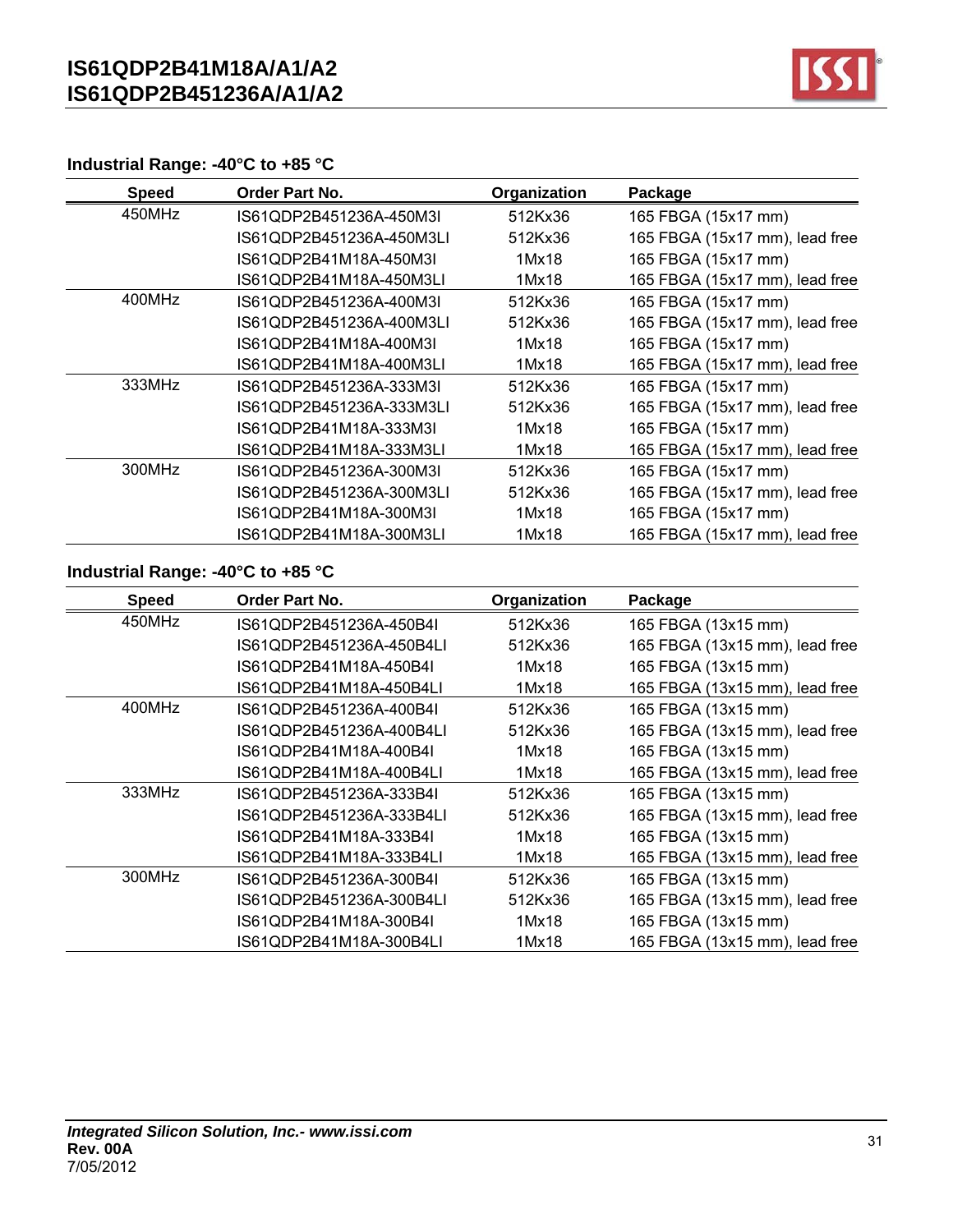## **Package drawing – 15x17x1.4 BGA**